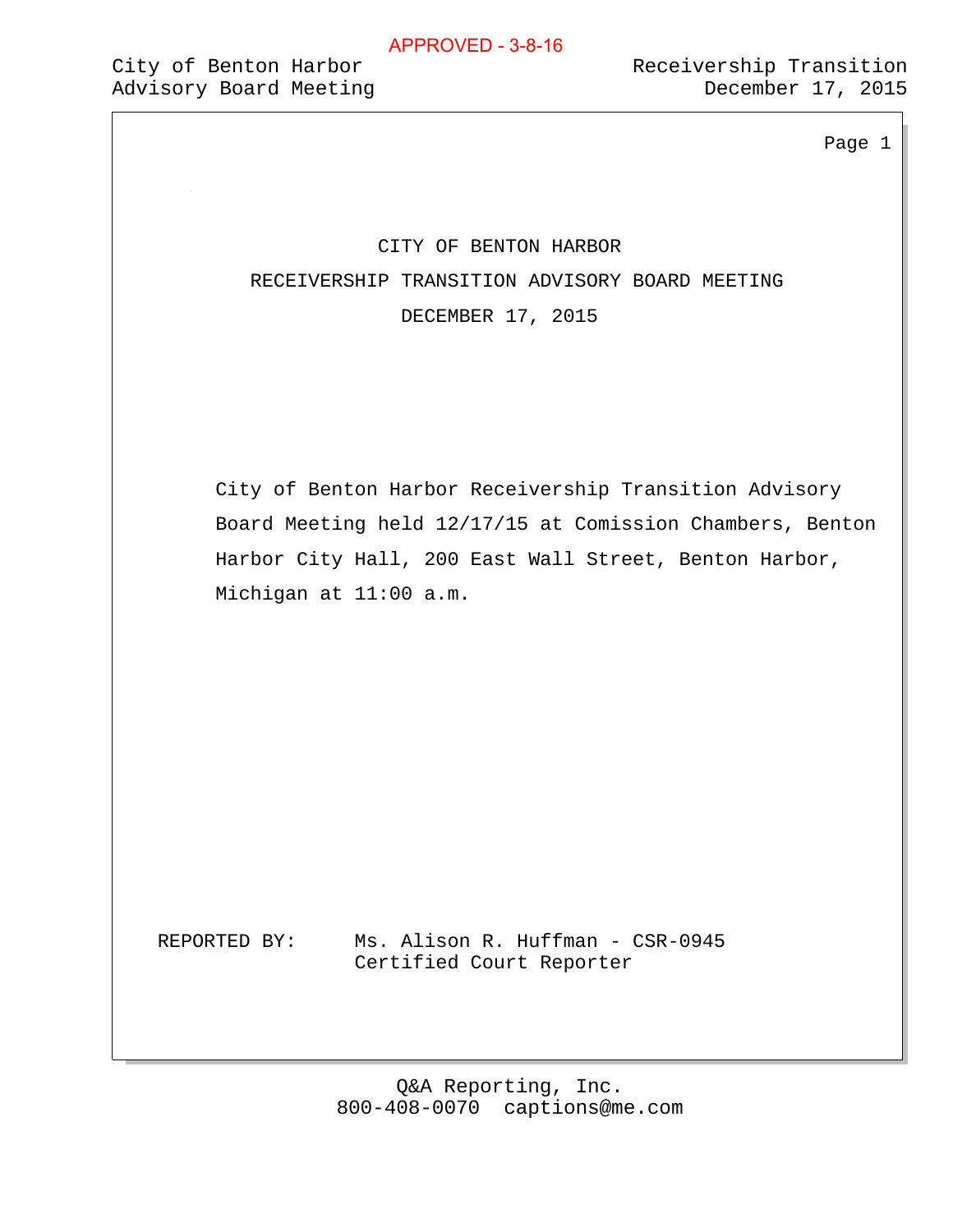City of Benton Harbor **Receivership Transition** 

Page 2

BOARD MEMBERS:

MR. LARRY STECKELBERG (Chairman)

MS. SHARON HUNT

MR. MARVIN RAGLON

MR. BRET WITKOWSKI

TREASURY STAFF:

MR. ROBERT WIDIGAN

BENTON HARBOR STAFF:

MR. DARWIN WATSON (City Manager)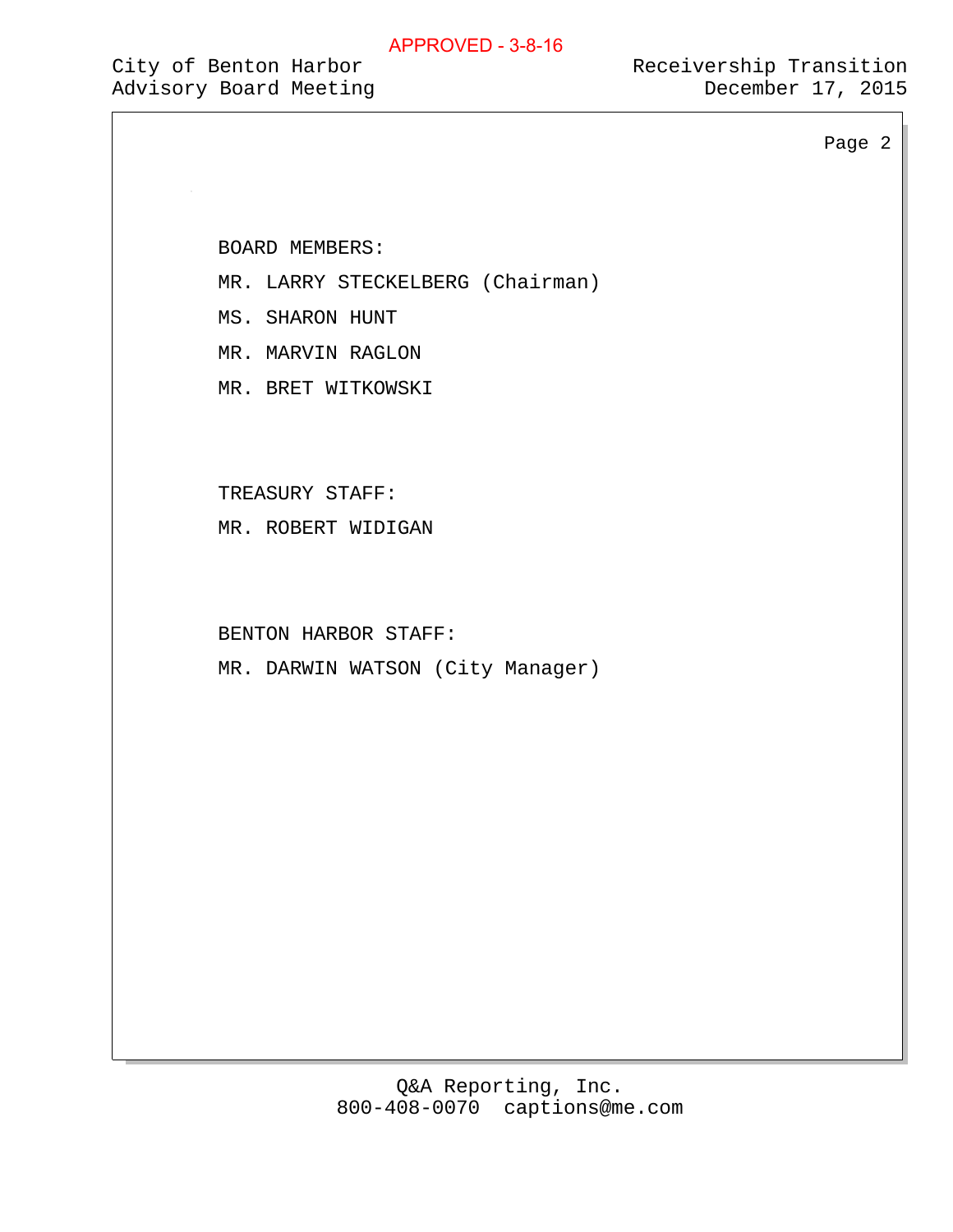|                | Page 3                                                    |
|----------------|-----------------------------------------------------------|
| $\mathbf 1$    | Benton Harbor, Michigan                                   |
| $\overline{2}$ | Thursday, December 17, 2015 - 11:00 a.m.                  |
| 3              | MR. STECKELBERG: I'm going to call to order the           |
| 4              | meeting of the Receivership Transition Advisory Board for |
| 5              | the City of Benton Harbor.                                |
| 6              | Would you please take the roll?                           |
| 7              | MR. WIDIGAN: Marvin Raglon?                               |
| 8              | MR. RAGLON: Here.                                         |
| 9              | MR. WIDIGAN: Sharon Hunt?                                 |
| 10             | MS. HUNT:<br>Here.                                        |
| 11             | MR. WIDIGAN: Bret Witkowski?                              |
| 12             | MR. WITKOWSKI:<br>Here.                                   |
| 13             | MR. WIDIGAN: Larry Steckelberg?                           |
| 14             | MR. STECKELBERG:<br>Here.                                 |
| 15             | MR. WIDIGAN: A quorum is present.                         |
| 16             | MR. STECKELBERG: All right. The first thing is            |
| 17             | to remind people that if they wish to speak during public |
| 18             | comment, we have a signup sheet on the desk up here and   |
| 19             | that will come at the end of the meeting.                 |
| 20             | The next item is the approval of RTAB Minutes             |
| 21             | of August 11, 2015 with the noted clarifications.         |
| 22             | I'll entertain a motion.                                  |
| 23             | MR. RAGLON: I move that we approve the board              |
|                |                                                           |

meeting minutes as amended.

MR. WITKOWSKI: I'll second it.

Q&A Reporting, Inc.

800-408-0070 captions@me.com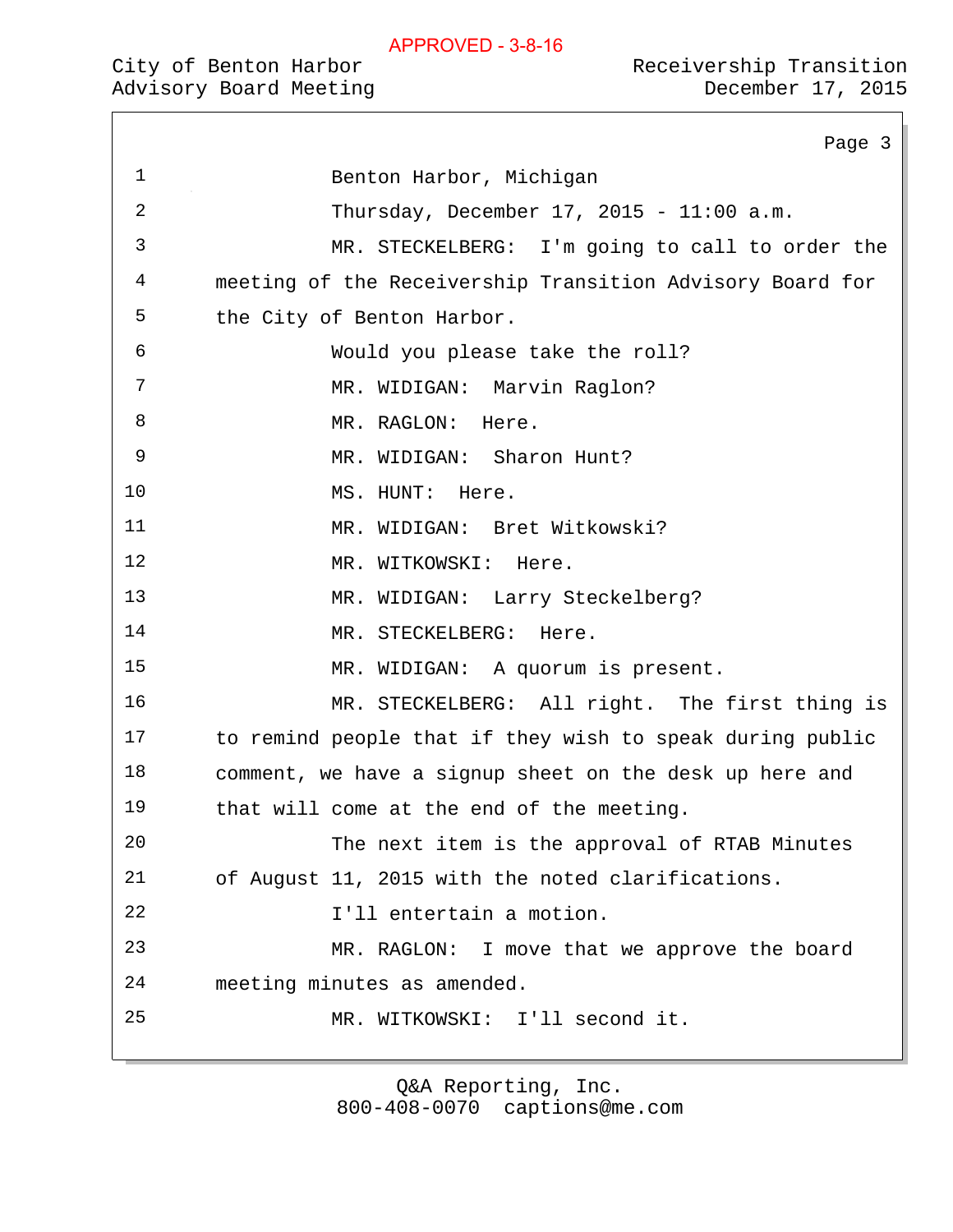| Receivership Transition |  |  |
|-------------------------|--|--|
| December 17, 2015       |  |  |

Page 4 1 MR. STECKELBERG: All right. Motion made and seconded. All those in favor? 4 MR. STECKELBERG: Aye. 5 MS. HUNT: Aye. 6 MR. RAGLON: Aye. 7 MR. WITKOWSKI: Aye. MR. STECKELBERG: We have no Old Business on the Agenda. Under New Business, we have the RTAB Meeting Schedule for 2016, which keeps with the meeting every-other-month pattern we've established this year. I'll entertain a motion to approve the 2016 RTAB Meeting Schedule. MS. HUNT: I do have a question on that. February the 16th was -- I'm sorry. February 13th was listed as a meeting day. That's on a Saturday. So I wanted to make note that that probably needs to be changed. MR. RAGLON: I have a question as well, Mr. Chairman. The last meeting for 2016 is December 28 between Christmas and New Year and I've got to give a heads-up, I will not be in the state at that time. I'm leaving just before Christmas. So my recommendation would be that we look at a week or so before that date and

> 800-408-0070 captions@me.com Q&A Reporting, Inc.

City of Benton Harbor Advisory Board Meeting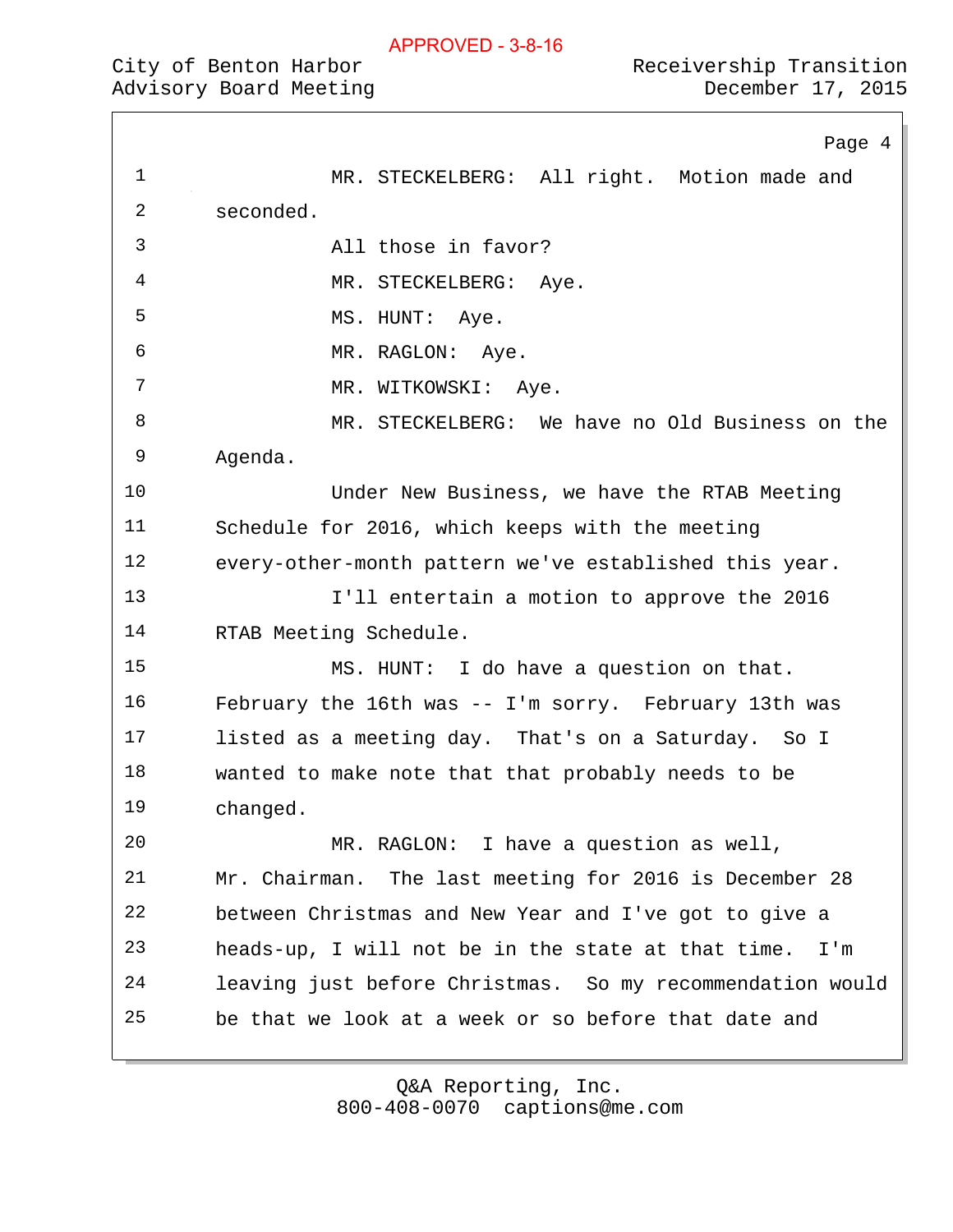Page 5 consider moving that forward. MR. STECKELBERG: All right. Okay. Then I would move to amend the schedule to make February 17th the official meeting date on the schedule for 2016, and then we can address -- so we'll take December under advisement. We need to come up with a different date. We've always struggled with December. The original meeting was scheduled on the 23rd next week. So we'll certainly move that, but I needed the first meeting in February to be defined. So I'll amend my motion to include a change of date to February 17th and then make a -- request a motion for the -- I guess I'll entertain a motion for the approval of the schedule for 2016. 14 MR. WITKOWSKI: I'll make that motion. MS. HUNT: I second. MR. STECKELBERG: Being seconded, all those in favor? 18 MR. RAGLON: Aye. 19 MS. HUNT: Aye. MR. WITKOWSKI: Aye 21 MR. STECKELBERG: Aye. Now, we have the approval of resolutions and ordinances of the City Commission meetings. The first item is the August 3rd regular meeting of the City Commission. I would like to entertain a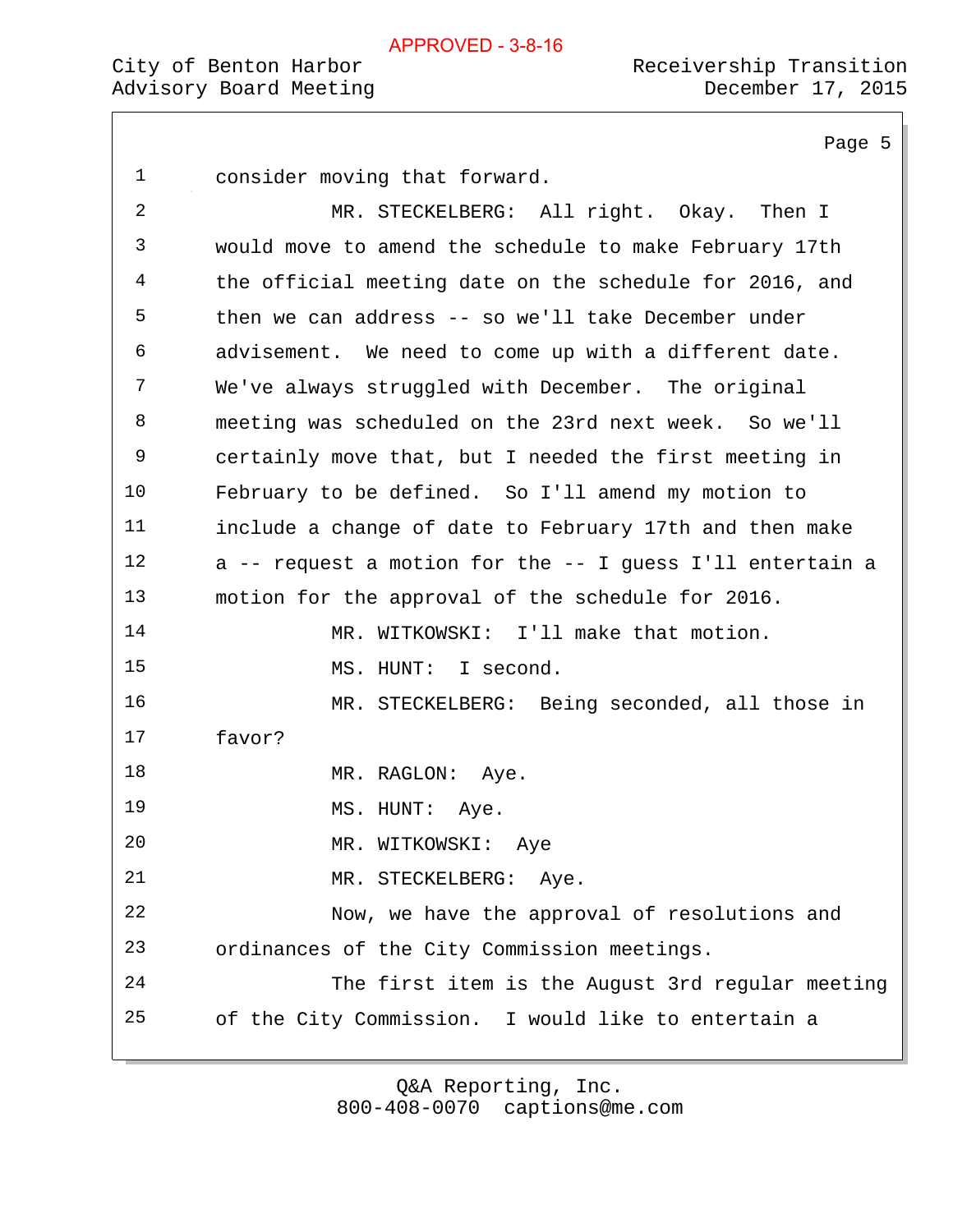# Advisory Board Meeting

|             | Page 6                                                    |
|-------------|-----------------------------------------------------------|
| $\mathbf 1$ | motion to approve resolutions from the August 3rd regular |
| 2           | City Commission meeting with the exception of the         |
| 3           | resolution approving the request to the State of Michigan |
| 4           | Treasury Department. You'll see I have that separated for |
| 5           | separate consideration, which we can discuss, and I would |
| 6           | entertain a motion for approving the actions of the City  |
| 7           | Commission for August 3rd with the exception of the       |
| 8           | resolution.                                               |
| 9           | MS. HUNT: I'll make that motion.                          |
| 10          | MR. RAGLON: Second.                                       |
| 11          | MR. STECKELBERG: Made and seconded.                       |
| 12          | All those in favor?                                       |
| 13          | MR. WITKOWSKI: Aye.                                       |
| 14          | MR. RAGLON: Aye.                                          |
| 15          | MR. STECKELBERG: Aye.                                     |
| 16          | MS. HUNT: Aye.                                            |
| 17          | MR. STECKELBERG: As I think you're aware, a               |
| 18          | resolution was passed by the City Commission at that      |
| 19          | meeting requesting that the Treasury -- essentially       |
| 20          | requesting a hearing for the Treasury to discuss costs    |
| 21          | associated with legal issues with the City.               |
| 22          | The biggest challenge that I have with that               |
| 23          | particular resolution and why I would recommend we turn   |
| 24          | that down is on Page 2 of that resolution. It has a       |
| 25          | specific clause, "Whereas under Public Act 72 of 1990,    |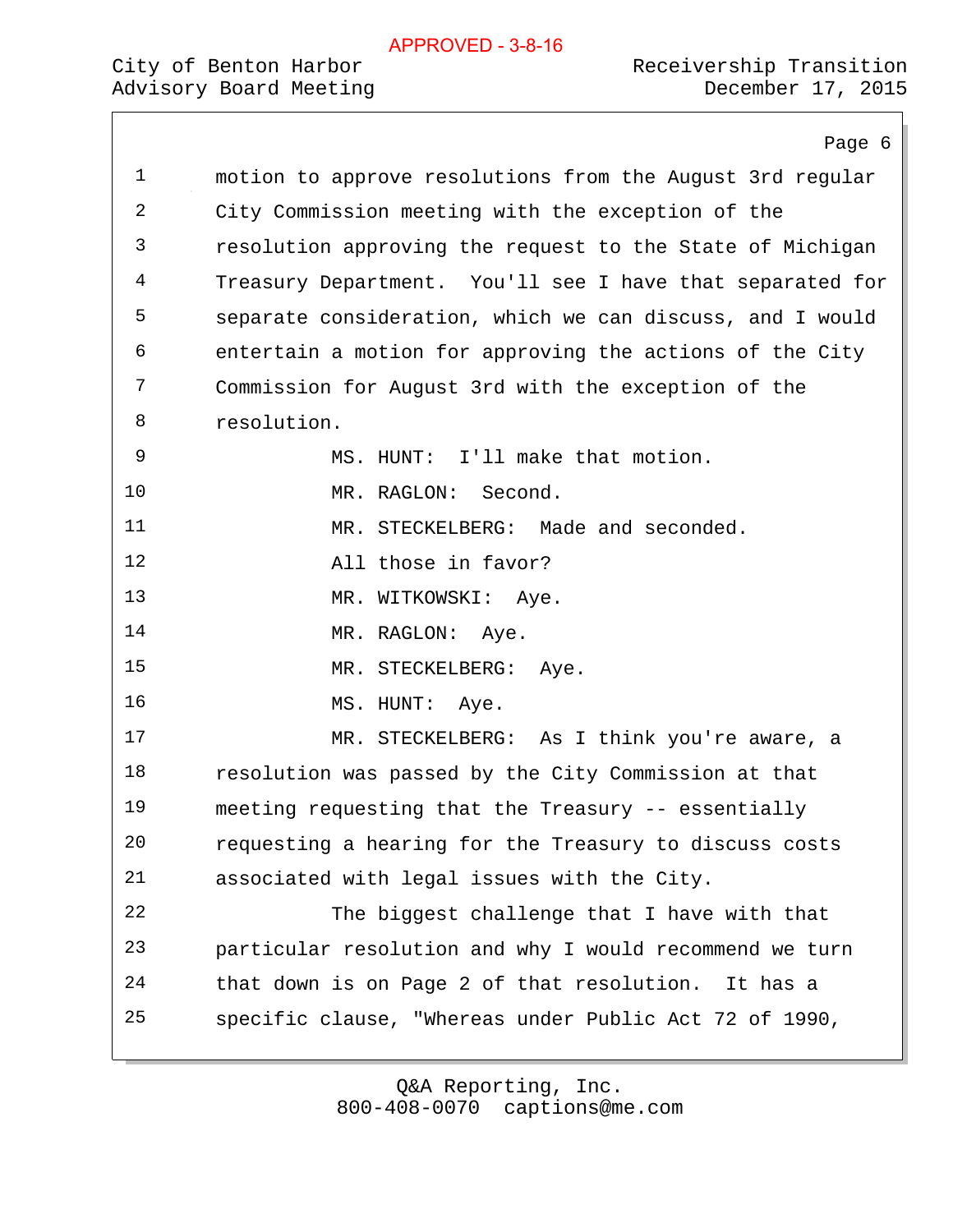# City of Benton Harbor  $\sim$  Receivership Transition

Page 7 Public Act 4 and Public Act 436, administrative decisions were wrongly and/or illegally executed." I don't think it would be appropriate for us or the City Commission to make a statement about the legality of actions which are currently in litigation. The City is actively participating in those court cases defending itself and I don't think it would be appropriate for anybody associated in an official capacity with the City to admit guilt or wrongdoing in those situations and we should wait for those to be adjudicated. 12 MR. WITKOWSKI: Make a request --13 MR. STECKELBERG: Absolutely. 14 MR. WITKOWSKI: -- but just trying to keep -- MR. STECKELBERG: Yeah, we're not adverse to meeting -- 17 MR. WITKOWSKI: Exactly. MR. STECKELBERG: -- but I don't think it's appropriate for the City to essentially say, while we actively have the City attorneys in court, to say we did wrong because I think that's not -- that's still an open question. MR. WITKOWSKI: And those were active cases. Correct? If they're active, can't -- MR. RAGLON: Correct.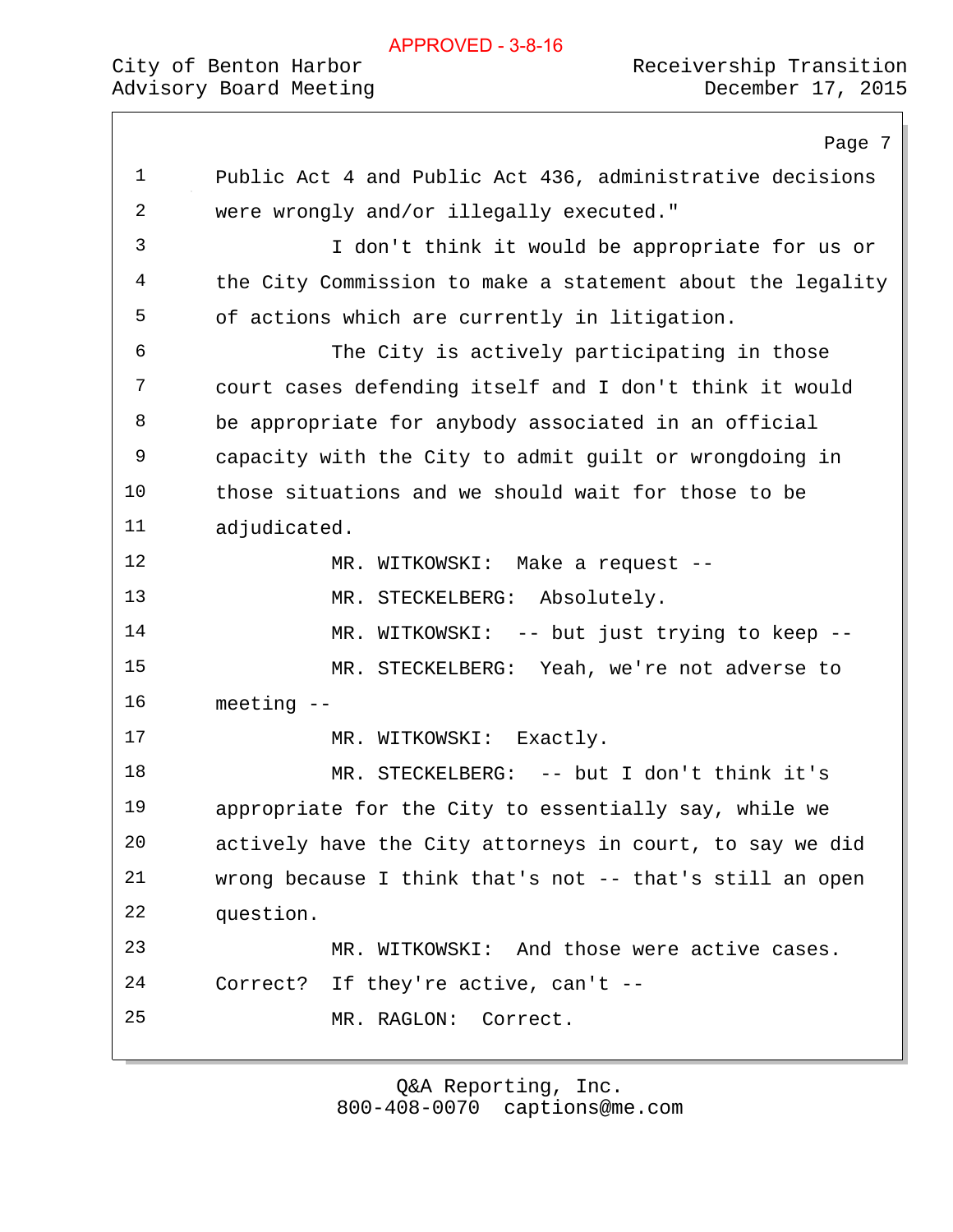|    | Page 8                                                    |
|----|-----------------------------------------------------------|
| 1  | MR. WITKOWSKI: If they're active, just can't              |
| 2  | leave the City in a bind, so I'll agree with that.        |
| 3  | MR. STECKELBERG: Okay. Then I would entertain             |
| 4  | a motion -- unless there's any other discussion, I'd      |
| 5  | entertain a motion to approve, deny or postpone the       |
| 6  | resolution approving the request to discuss this with the |
| 7  | State of Michigan Treasury Department.                    |
| 8  | MR. RAGLON: Mr. Chairman, I recommend that we             |
| 9  | postpone this matter until it is adjudicated, properly    |
| 10 | adjudicated.                                              |
| 11 | MR. STECKELBERG: Motion made.                             |
| 12 | MR. WITKOWSKI: I'll support that.                         |
| 13 | MR. STECKELBERG: Seconded.                                |
| 14 | All those in favor?                                       |
| 15 | MR. WITKOWSKI: Aye.                                       |
| 16 | MS. HUNT:<br>Aye.                                         |
| 17 | MR. STECKELBERG: Aye.                                     |
| 18 | MR. RAGLON: Aye.                                          |
| 19 | MR. STECKELBERG: The motion is postponed.                 |
| 20 | Now, Items 2 through 6 are regular Commission             |
| 21 | meetings for approval. I would like to make a motion that |
| 22 | we approve 2 through 6 together as one motion.            |
| 23 | MR. WITKOWSKI:<br>So moved.                               |
| 24 | MR. STECKELBERG:<br>Moved.                                |
| 25 | Seconded.<br>MS. HUNT:                                    |
|    |                                                           |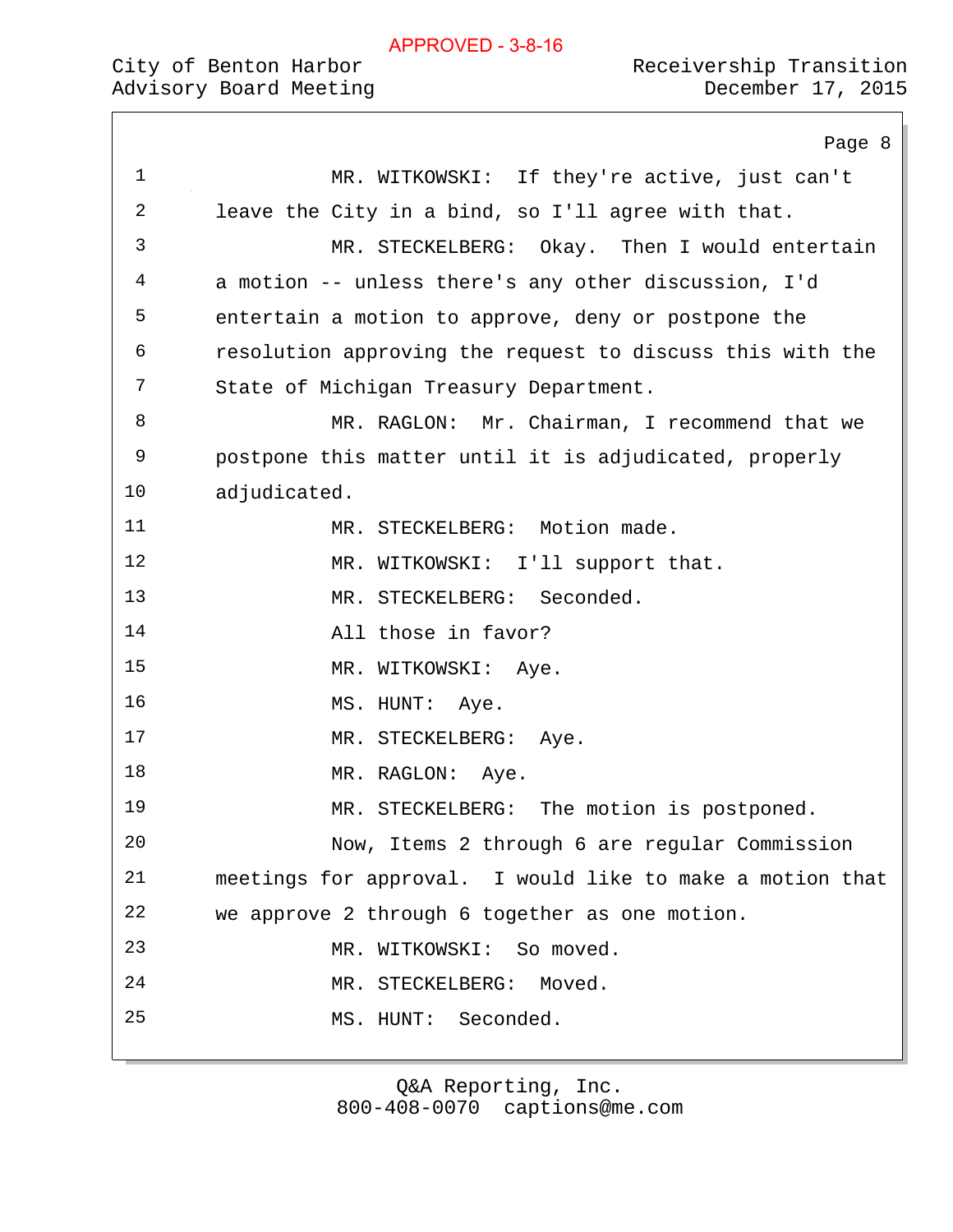Advisory Board Meeting

|    | Page 9                                                    |
|----|-----------------------------------------------------------|
| 1  | MR. STECKELBERG: Seconded.                                |
| 2  | MR. WITKOWSKI: Thank you for doing it.                    |
| 3  | MR. STECKELBERG: All those in favor?                      |
| 4  | MR. RAGLON: Aye.                                          |
| 5  | MR. STECKELBERG: Aye.                                     |
| 6  | MS. HUNT:<br>Aye.                                         |
| 7  | MR. WITKOWSKI: Aye.                                       |
| 8  | MR. STECKELBERG: All right. So now we're on               |
| 9  | to Item Number 7. We have -- I would entertain a motion   |
| 10 | to approve the resolutions from the October 19th, 2015    |
| 11 | regular City Commission meeting with the exception of the |
| 12 | resolution approving the budget amendment for the Public  |
| 13 | Safety 2015-16 budget, which we will consider separately  |
| 14 | after a discussion from Manager Watson.                   |
| 15 | I'll entertain a motion on that.                          |
| 16 | MR. WITKOWSKI: I'll make that motion.                     |
| 17 | MS. HUNT: I second.                                       |
| 18 | MR. STECKELBERG: Made and seconded.                       |
| 19 | All those in favor?                                       |
| 20 | MS. HUNT: Aye.                                            |
| 21 | MR. STECKELBERG: Aye.                                     |
| 22 | MR. WITKOWSKI:<br>Aye.                                    |
| 23 | MR. RAGLON: Aye.                                          |
| 24 | MR. STECKELBERG: All right. So we have a                  |
| 25 | resolution approving the budget amendment for the Public  |
|    |                                                           |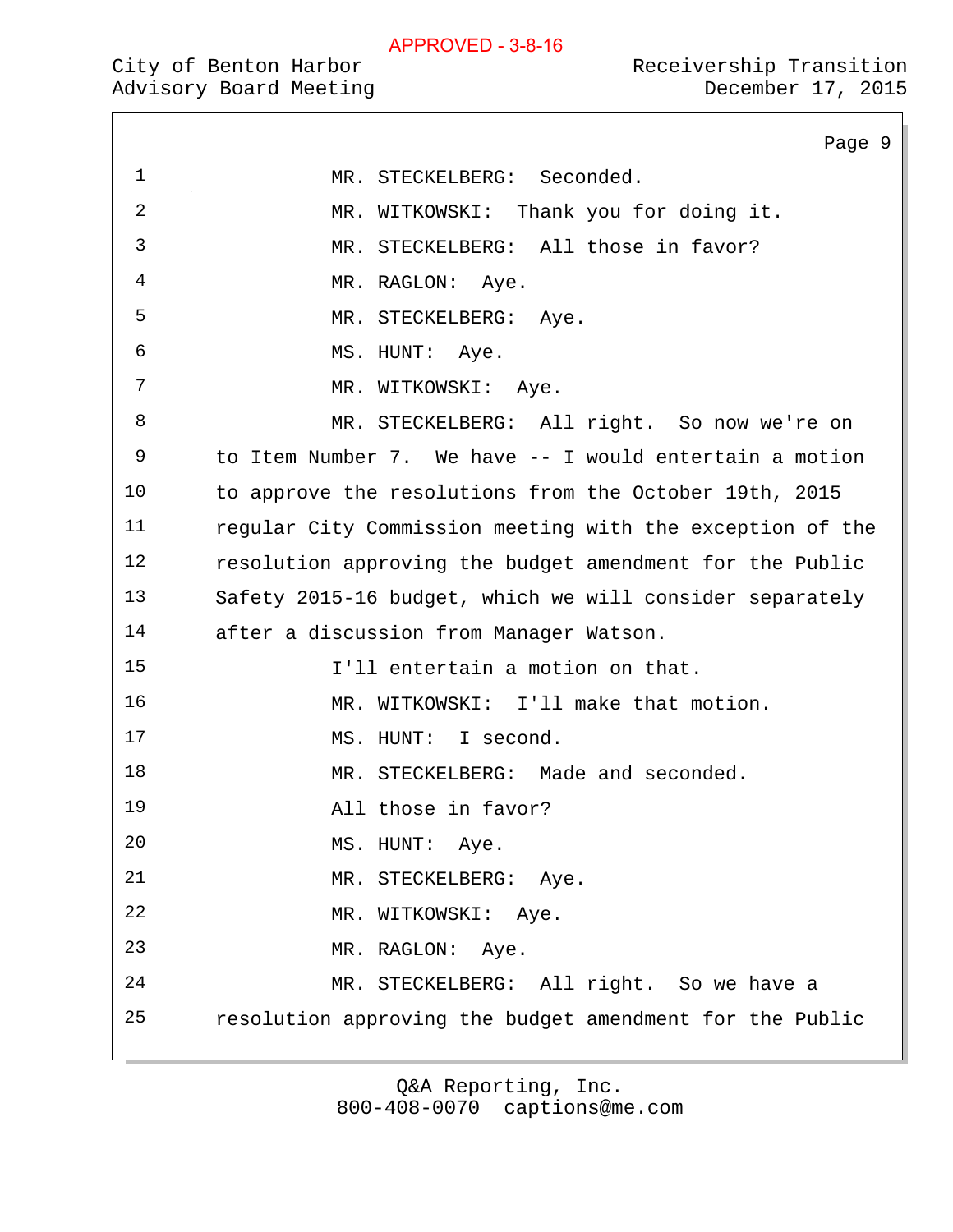| City of Benton Harbor  | Receivership Transition |  |
|------------------------|-------------------------|--|
| Advisory Board Meeting | December 17, 2015       |  |

Page 10

| $\mathbf 1$ | Safety Budget.                                            |
|-------------|-----------------------------------------------------------|
| 2           | Mr. Watson, would you please provide a summary?           |
| 3           | MR. WATSON: I don't have that in front of me.             |
| 4           | If you'll indulge me, I've got to grab that. If someone   |
| 5           | does have it, I can look on it. I don't have it in front  |
| 6           | of me.                                                    |
| 7           | MR. STECKELBERG: Okay. Why don't we take a --             |
| 8           | MR. WATSON: 30 seconds.                                   |
| 9           | MR. STECKELBERG: -- a 30-second pause.                    |
| 10          | MR. WATSON: Okay.                                         |
| 11          | (Brief pause.)                                            |
| 12          | MR. WATSON: All right.                                    |
| 13          | MR. STECKELBERG: Okay. Mr. Watson.                        |
| 14          | MR. WATSON: Okay. Sorry about that. I thought             |
| 15          | I had it, but I did not.                                  |
| 16          | What the request is is $--$ it's not a request to         |
| 17          | change the overall allocation. It is a request to move    |
| 18          | monies within the allocation. So what we're requesting    |
| 19          | is that previously what we had utilized, and I think we   |
| 20          | talked about this before, we utilized part-time police,   |
| 21          | a number of part-time police to basically help supplement |
| 22          | our workforce and, as we discussed earlier, again, the    |
| 23          | problem with part-time police officers is the fact that   |
| 24          | they are typically working somewhere else and they come   |
| 25          | and work for us as they can, as they're available.        |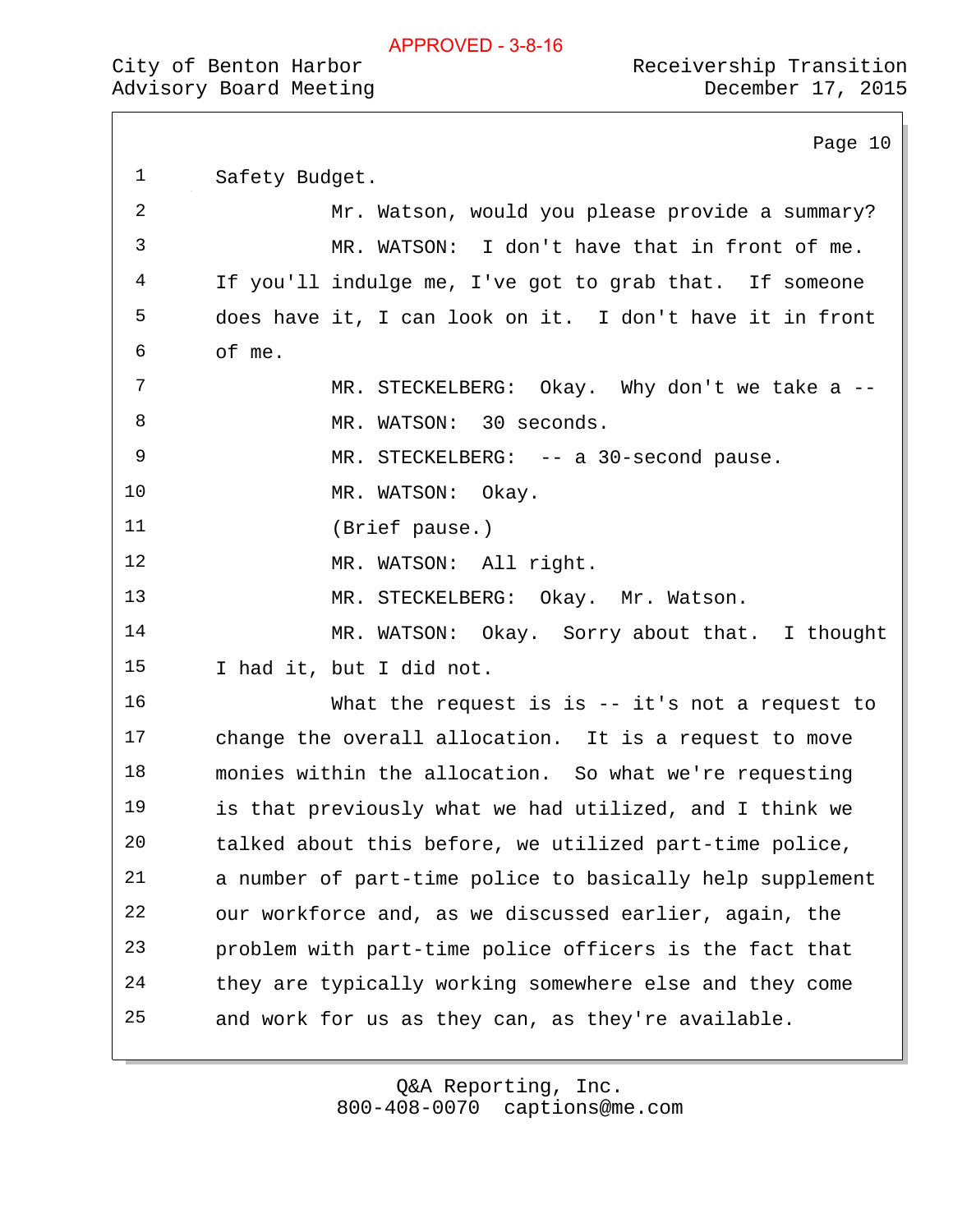Page 11

 What we found is that our cache of part-time police has really dwindled down to -- I think we have two now total, but what we have done is we have ramped up our public safety officers to get the full compliment through hiring and through sponsoring individuals through the police academy. So the request was to move monies to the tune of \$127,694.22 out of the Public Safety part-time officer line item and split it between salaries and wages and overtime in the other part of the budget, and the reasoning for doing that is that we knew that in the interim between the time we got a full compliment of personnel that we were going to increase costs in overtime. We weren't trying to say we're just going to have people just working arbitrary overtime, but it would be scheduled overtime that we knew we may end up having to increase -- we're going to have to increase our cost. So those two, that's where that line item -- the three line items that that was moved between. So we ask for an increase in salaries and wages of \$122,000 and then overtime for \$5,694.22 so that it's a net-zero transaction. Then, also, part-time fire is another portion where we utilized part-time firefighters and, again, that number has dwindled down to -- I think we had two of those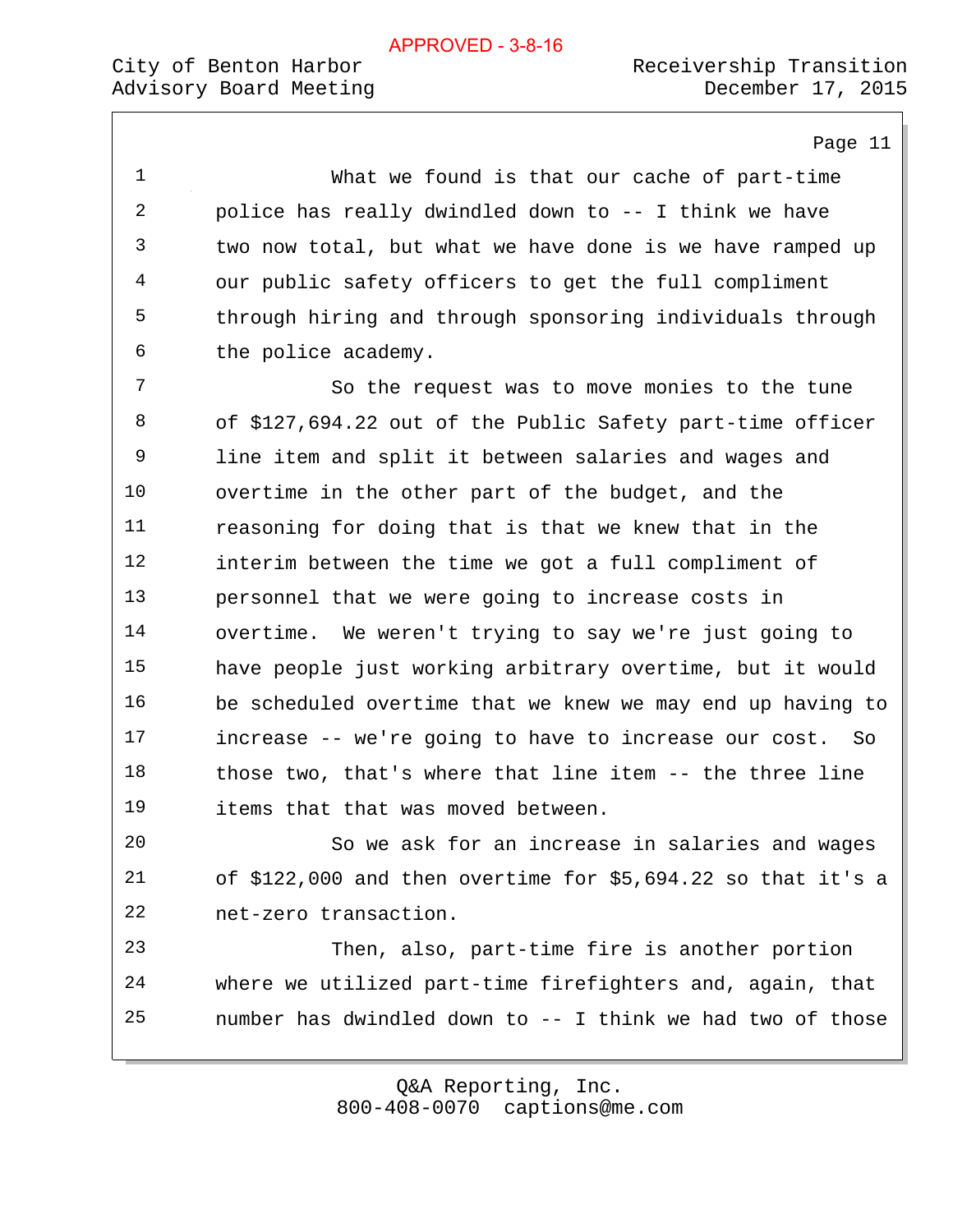Page 12 as well that we're utilizing. So what we ask was that we move \$68,888.80 from Public Safety part-time fire into travel and training and to overtime and professional services. So it was \$29,898 for travel and training, \$33,306.80 for overtime and then \$5,684 in professional services. The travel and training, the reason why we asked for that request to be increased is because we now have a certified -- our fire marshal is now certified to do training and we're going to offer a certification course for our own firefighters as well as ones in the community. So we're able to offer that without having to send them to other municipalities or other agencies to do it; we can do it in-house. So those are the requests. So it's a net zero overall. It's just moving monies within the allocation. 17 17 If there's any questions, I'd be more than willing to answer them at this time. MR. WITKOWSKI: So the net is the same, it's just you're -- nothing is changing in the overall budget? 21 MR. WATSON: No, sir. MR. WITKOWSKI: I'm in favor of it. I think that's the purpose of the RTAB is not to make decisions as long as we're staying within the bottom line. MR. WATSON: Like I said, the bottom line on the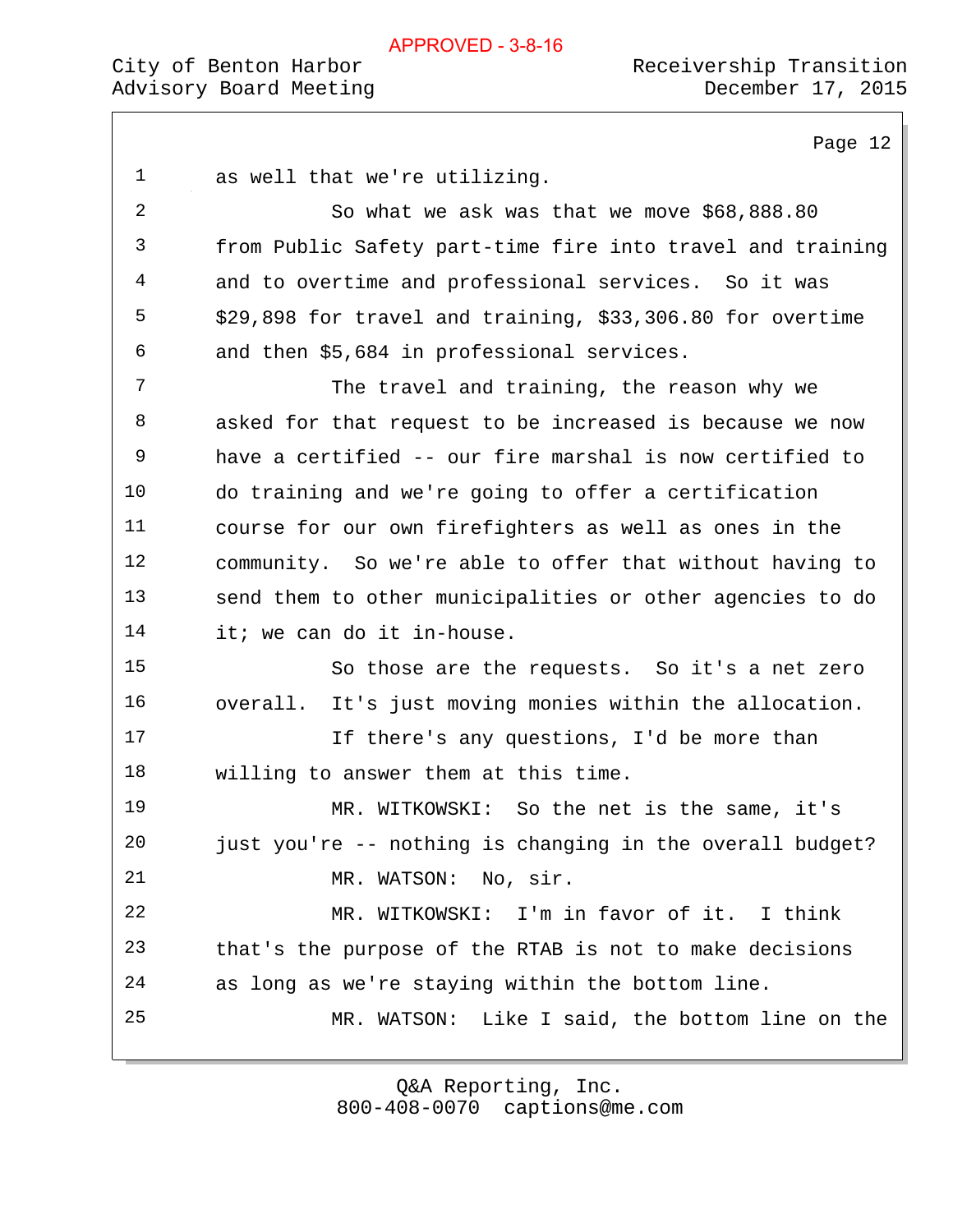|  | APPROVED - 3-8-16 |  |
|--|-------------------|--|
|  |                   |  |

Page 13 budget has not changed, the allocation dollars for Public Safety have not changed; we just moved, like I said, the line items. 4 MR. WITKOWSKI: Mr. Chairman -- MR. STECKELBERG: Well, I want to ask a question first and I'll ask this of either Rob Widigan or Mr. Watson. Does this require -- a change in the budget under the EM order, does this require the state's approval as state treasurer? MR. WATSON: If I remember correctly, the final order says if we change allocation, the dollar amount total, that we have to get Treasury approval, but modifying the numbers within that allocation did not require the State Treasury to have to have an approval unless I'm missing -- MR. STECKELBERG: And I'll let Rob weigh in, too. 19 MR. WIDIGAN: No, it -- if Emergency Manager Saunders passed a line item budget and then you're changing a line item, then the amendment will be required, but if he passed the budget as police department, you know, 1, 2, 3 dollars, then you're -- that's not changing then -- the order would not be -- MR. WATSON: His budget order, and I don't know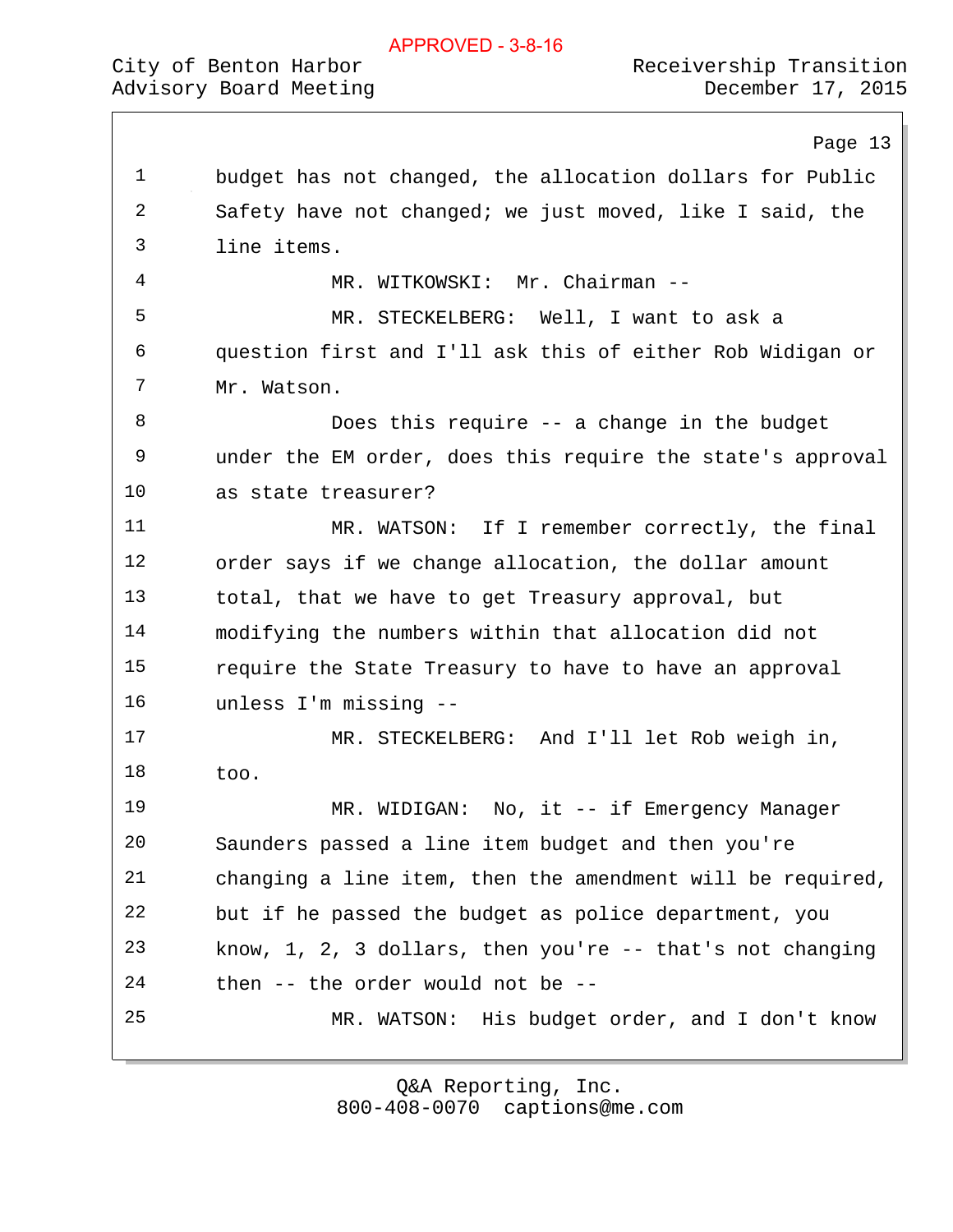|              | Page 14                                                |
|--------------|--------------------------------------------------------|
| $\mathbf 1$  | the number off the top of my head; actually, just gave |
| $\mathbf{2}$ | categorically what it was for City Manager, for Public |
| 3            | Safety, Finance, he gave those.                        |
| 4            | MR. WIDIGAN: So it didn't include like salary          |
| 5            | and wages line items?                                  |
| 6            | MR. WATSON: No, sir.                                   |
| 7            | MR. STECKELBERG: Just wanted to make sure we're        |
| 8            | crossing our Ts and dotting our Is.                    |
| 9            | MR. WATSON: Not a problem. I appreciate that.          |
| 10           | MR. STECKELBERG: All right. I will entertain a         |
| 11           | motion to approve the budget change.                   |
| 12           | MR. WITKOWSKI: I'll make that motion.                  |
| 13           | MS. HUNT: I second.                                    |
| 14           | MR. STECKELBERG: All those in favor?                   |
| 15           | MR. RAGLON: Aye.                                       |
| 16           | MR. STECKELBERG: Aye.                                  |
| 17           | MR. WITKOWSKI: Aye.                                    |
| 18           | MS. HUNT: Aye.                                         |
| 19           | MR. STECKELBERG: I'll entertain a motion to            |
| 20           | approve the resolutions from the November 2nd, 2015    |
| 21           | regular City Commission meeting, Item Number 8.        |
| 22           | MR. RAGLON: I so move.                                 |
| 23           | MS. HUNT: I'll second.                                 |
| 24           | MR. STECKELBERG: All those in favor?                   |
| 25           | MR. WITKOWSKI:<br>Aye.                                 |
|              |                                                        |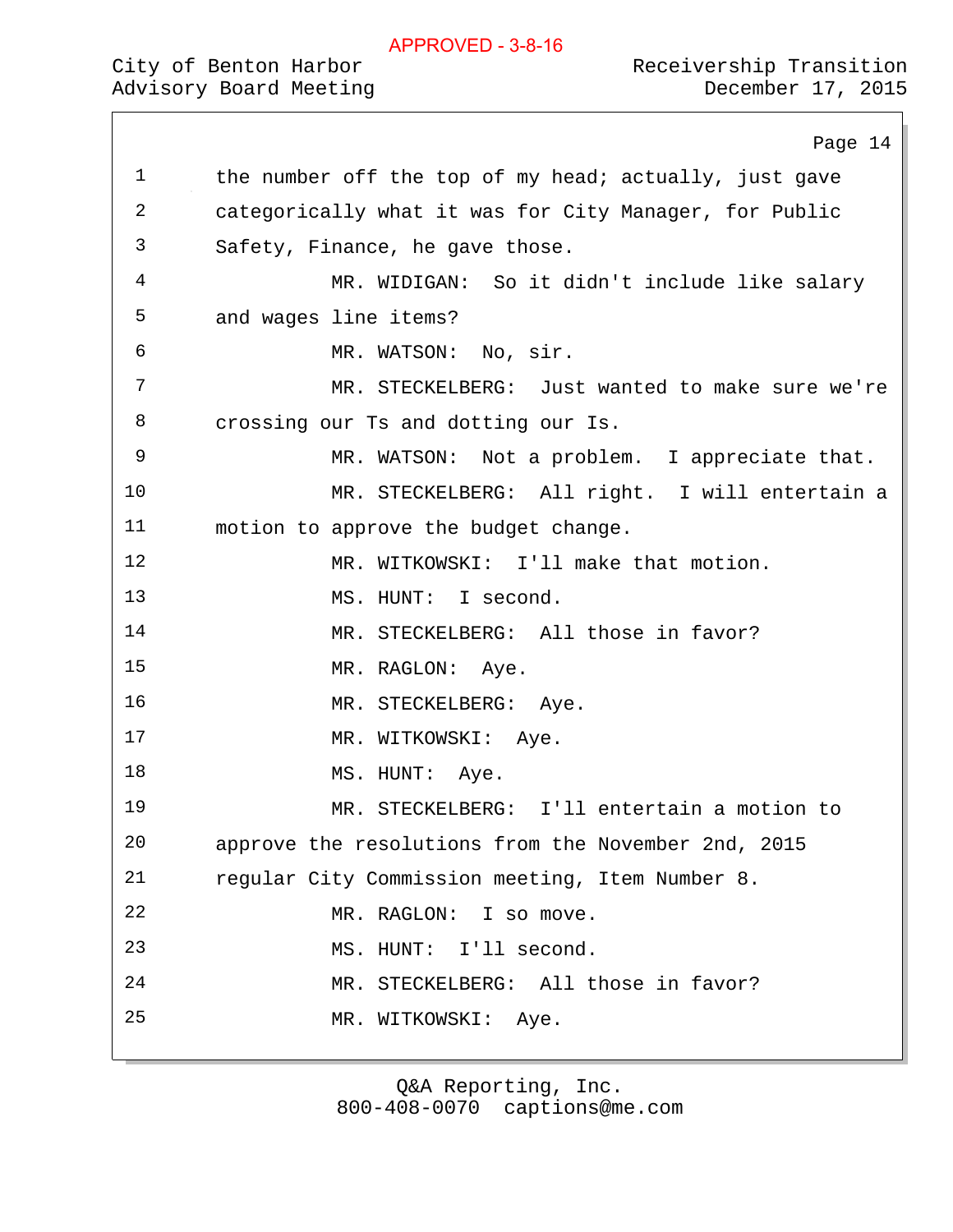Page 15

|  | City of Benton Harbor |                        |
|--|-----------------------|------------------------|
|  |                       | Advisory Board Meeting |

1 MS. HUNT: Aye. MR. STECKELBERG: Aye. MR. RAGLON: Aye. MR. STECKELBERG: And I will entertain a motion to approve the resolutions from the November 16th, 2015 regular City Commission meeting. MR. WITKOWSKI: I'll make that motion. 8 MR. RAGLON: Second. MR. STECKELBERG: Made and seconded. All those in favor? 11 MR. RAGLON: Aye. 12 MR. STECKELBERG: Aye. 13 MS. HUNT: Aye. 14 MR. WITKOWSKI: Aye. MR. STECKELBERG: City Manager Items. MR. WATSON: A number of these items have been addressed in the approval of the meeting minutes and resolutions passed by the City Commission. There are a couple that we need to -- that I need to ask to be brought forward and one to be removed. Item Number 5 -- I'm going to go kind of backwards, but Item Number 5 we need to remove because that has not received City Commission action, so I'm asking that that be removed. And then the purchase of the equipment for the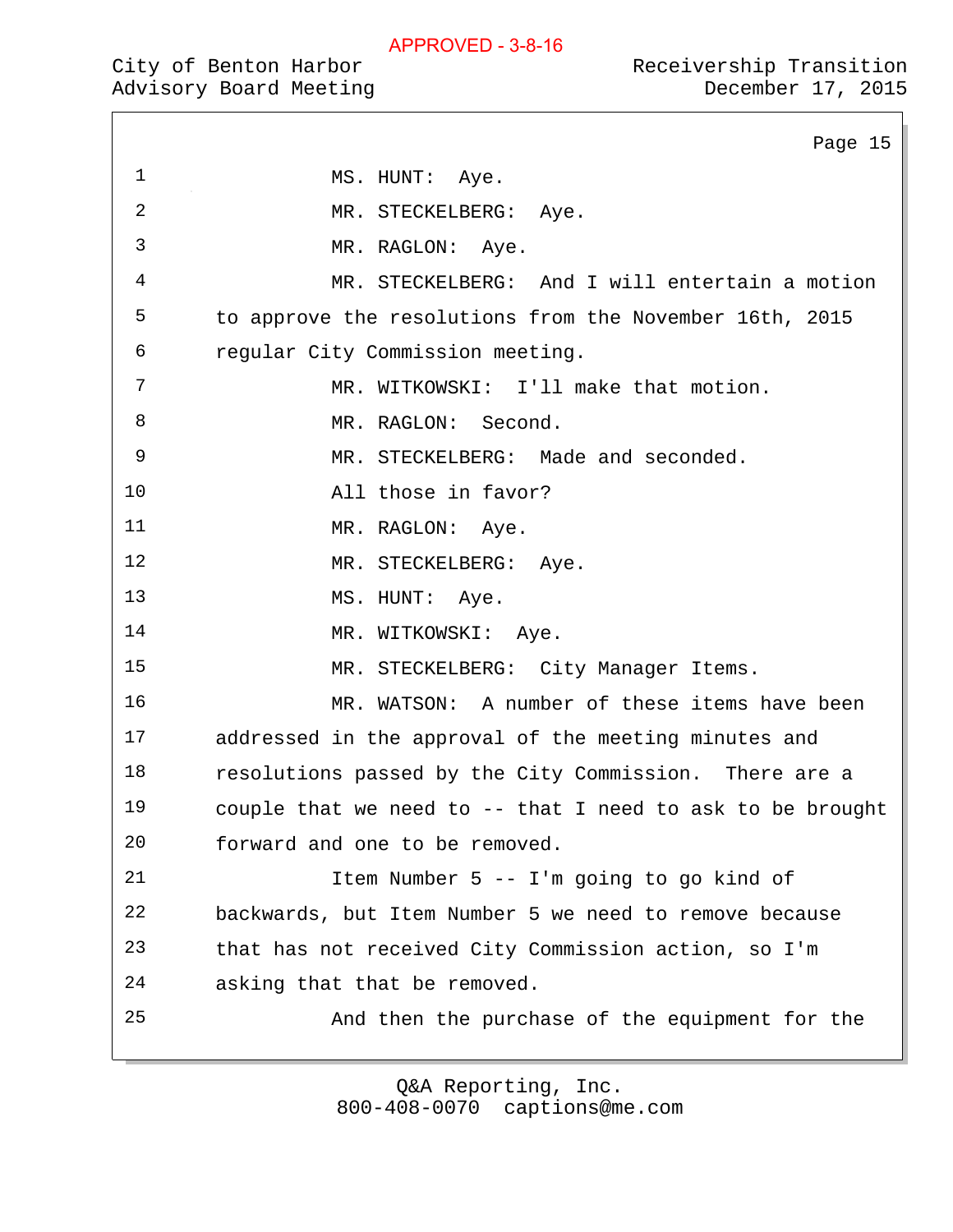Page 16

 Public Works Department, that resolution did pass the City Commission on the 3rd, I'm sorry, on the 4th -- I'm trying to think -- the 7th, the 7th of this month, so it would not be considered for approval in this current review by the RTAB, but I'm asking that it be brought forward for approval. As I said, it has been approved by the City Commission and it was the purchase of two plow trucks in the amount of \$43,220 for the Public Works Department.

 To give a little background, a couple of the trucks we have in the Public Works Department, one is a 1990 and one is a 1995 and they have kind of reached their useful life, and then subsequently to that happening, we knew those were bad, but there was one that we had an issue with where we sat it outside during the summer and the tire busted on it and it actually did damage to the front driver side fender well as well as the engine, so we're in the process of getting that -- getting quotes for that.

 These two trucks -- our Public Works foreman went to Truck City, which we have a great relationship with, in Wayland, Michigan and there are two lightly-used dump trucks that we can get in the amount of \$43,220 to help supplement those -- to replace the two that were taken out of service and then also help us during the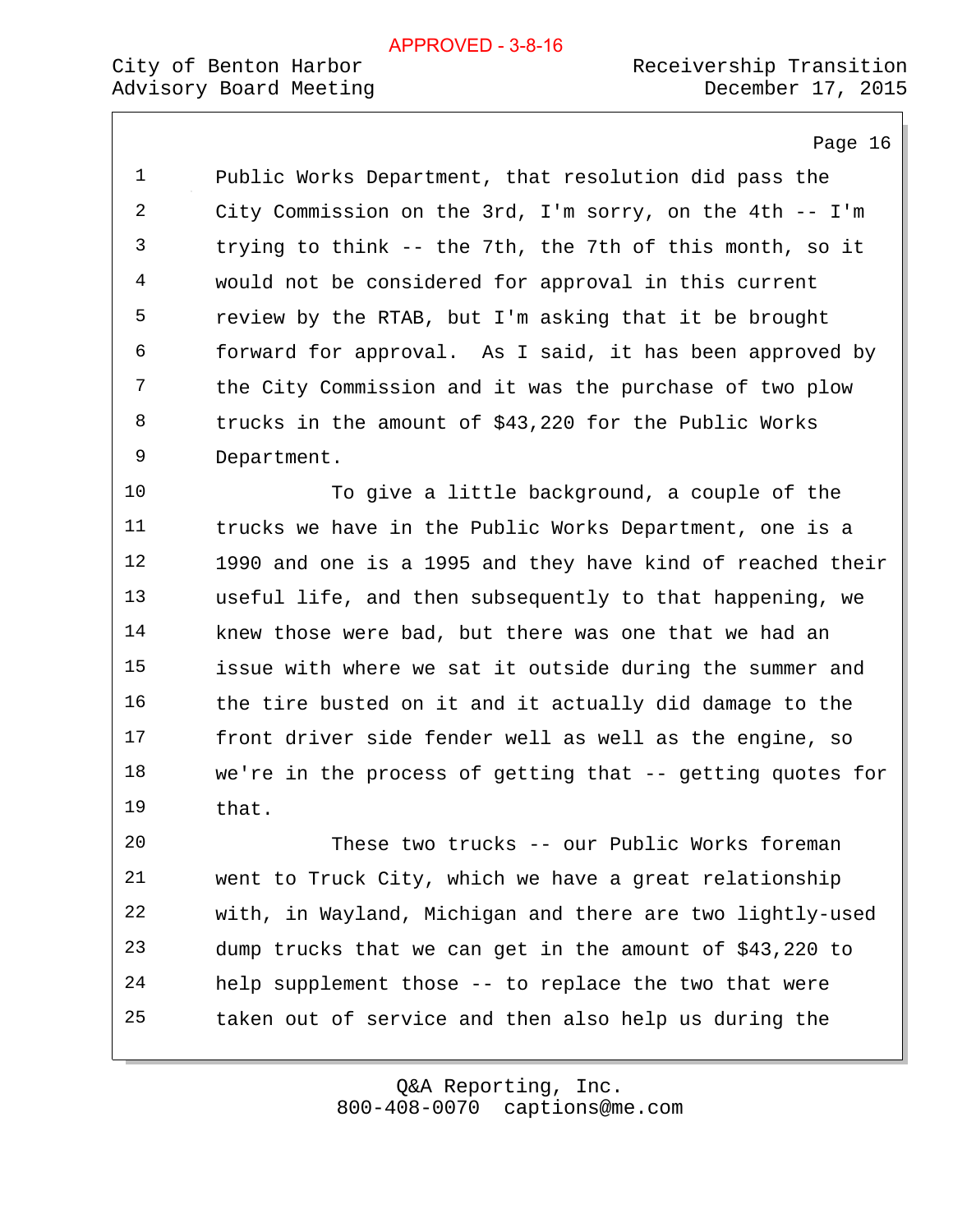1 time while we get that other one repaired, which is

# Advisory Board Meeting December 17, 2015

Page 17

City of Benton Harbor  $\sim$  Receivership Transition

 basically a salt truck. But I'm asking that the RTAB consider approving this one, being that it would not be in the normal course of business for this week. MR. STECKELBERG: Well, if there's no objection, I'd like to take that up now. Having explained it, are there any questions? MR. WITKOWSKI: Is the City paying cash, getting a loan? MR. RAGLON: It's being financed? MR. WATSON: It's going to be cash. We're going to pay for these -- 14 MR. WITKOWSKI: Oh, good, glad to hear it. MR. WATSON: -- because it's not something you really want to finance. 17 MR. WITKOWSKI: Good, glad to hear that. 18 MR. WATSON: Yep. MR. WITKOWSKI: Very good. And, as you'd mentioned, they're used trucks. MR. WATSON: Yes, sir, yes, sir. MR. STECKELBERG: Lightly used. MR. WATSON: Lightly used. We asked them to kind of hold them back and put them in the back so no one else would see them, but they're lightly used.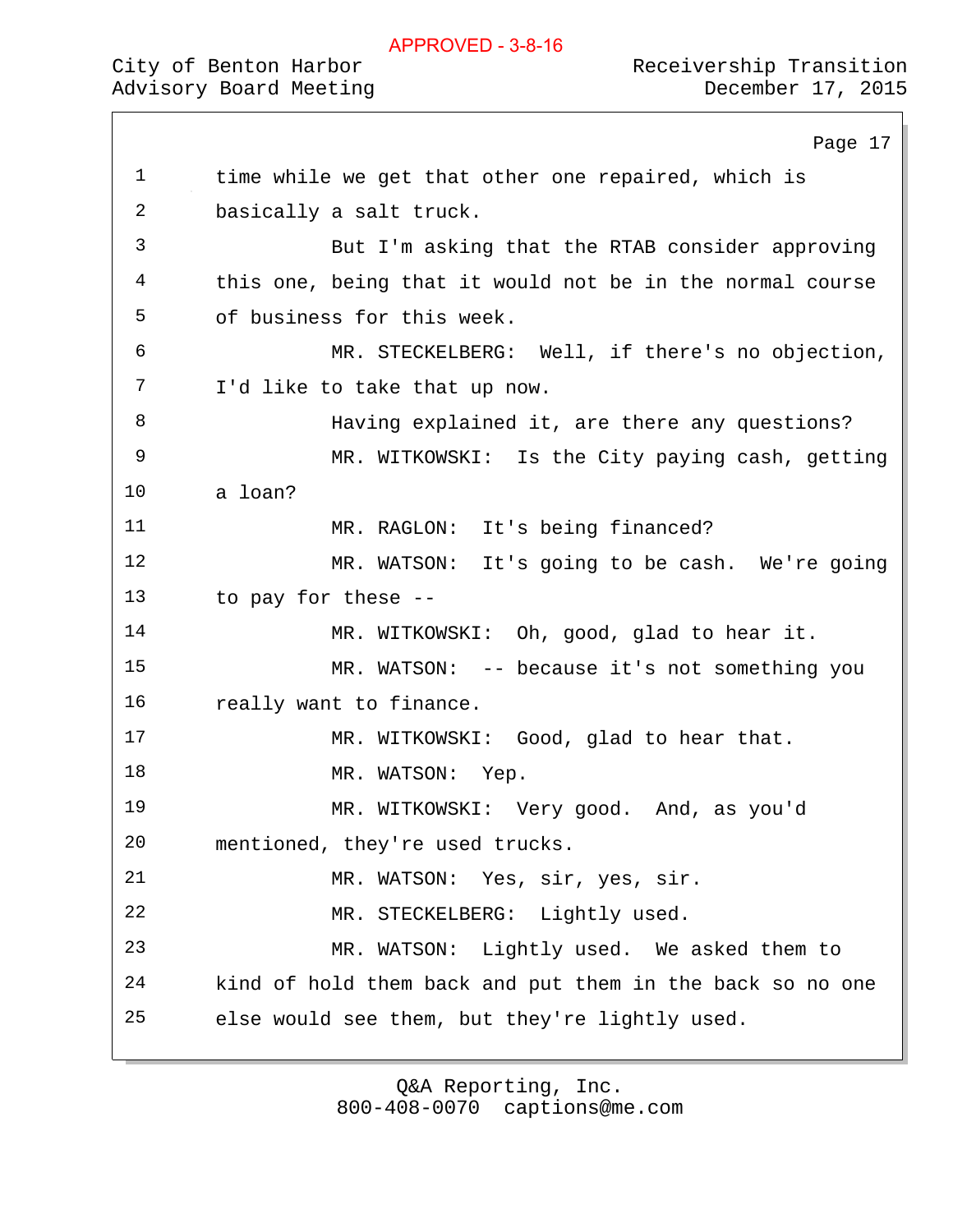| Receivership Transition |  |
|-------------------------|--|
| December 17, 2015       |  |

|    | Page 18                                                   |
|----|-----------------------------------------------------------|
| 1  | MR. WITKOWSKI: Good. I'll make a motion to                |
| 2  | approve the purchases.                                    |
| 3  | MS. HUNT: I second it.                                    |
| 4  | MR. STECKELBERG: Made and seconded.                       |
| 5  | All those in favor?                                       |
| 6  | MR. WITKOWSKI: Aye.                                       |
| 7  | MR. STECKELBERG: Aye.                                     |
| 8  | MR. RAGLON: Aye.                                          |
| 9  | MS. HUNT: Aye.                                            |
| 10 | MR. STECKELBERG: All right. Items 1 through               |
| 11 | 4.                                                        |
| 12 | MR. WATSON: Thank you.                                    |
| 13 | And then, lastly, I have distributed the actual           |
| 14 | audit for the City of Benton Harbor, the 2015 audit that  |
| 15 | we had a presentation on Monday night here in the City    |
| 16 | Chambers for the City Commission.                         |
| 17 | There's a lot of information in here and I gave           |
| 18 | you the letter from our auditors, Rehmann Robson. There's |
| 19 | a couple things I just want to point out in the audit and |
| 20 | I know if there were any other questions that he could    |
| 21 | answer either today or at a future date, if we can get -- |
| 22 | I think there was a scheduling conflict with Mr. Blann    |
| 23 | from Rehmann Robson, but we can get them back, they would |
| 24 | be willing to come back.                                  |
| 25 | There's a couple things that I want to just               |
|    |                                                           |

800-408-0070 captions@me.com Q&A Reporting, Inc.

# City of Benton Harbor **Receivership Transiti** Advisory Board Meeting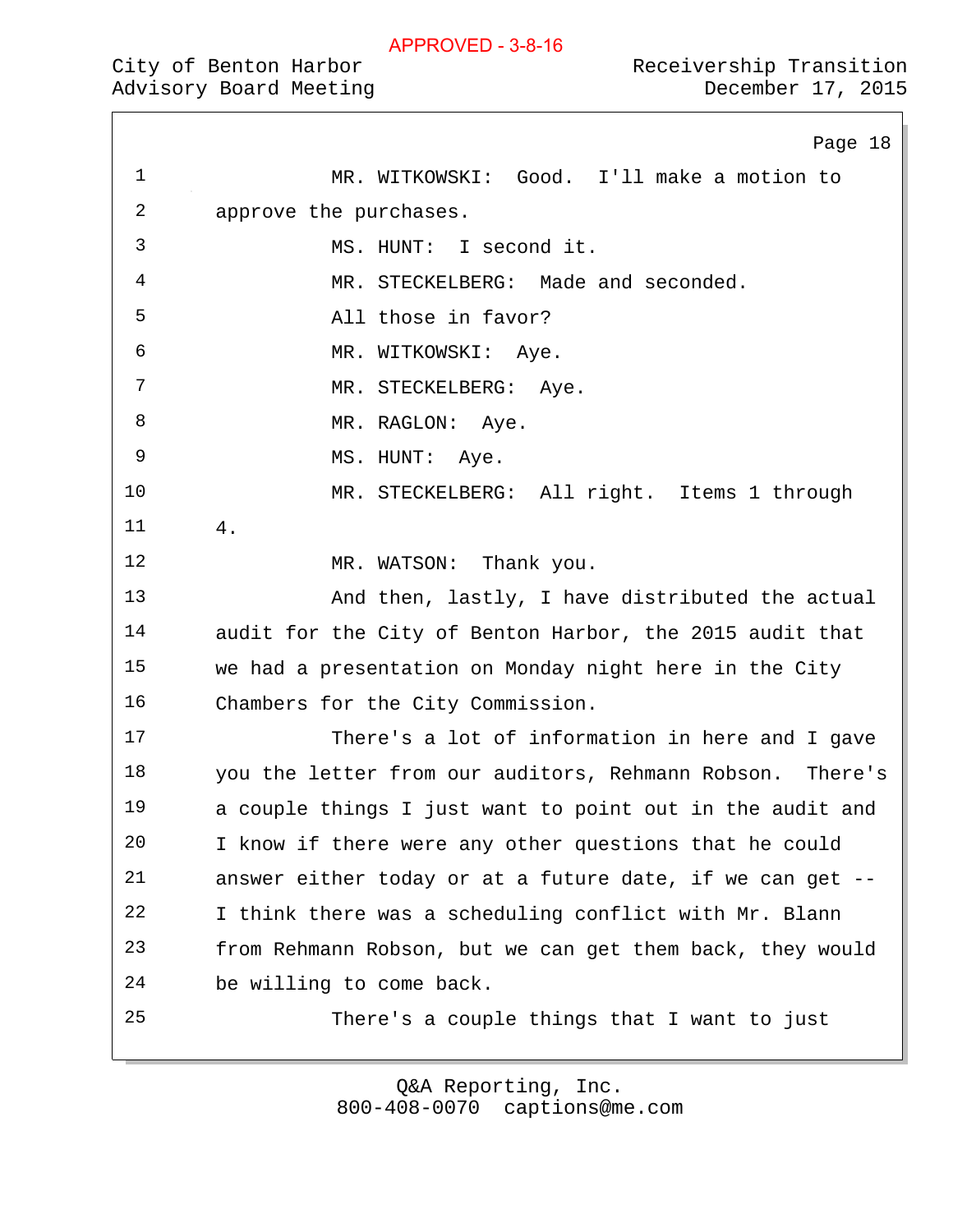## City of Benton Harbor<br>
Advisory Board Meeting<br>
Receivership Transition<br>
December 17, 2015 Advisory Board Meeting

Page 19

| 1  | address and one of them is on Page 14 of the audit. Of      |
|----|-------------------------------------------------------------|
| 2  | course, there's the management and discussion letter that   |
| 3  | is at the beginning of it and I know you haven't had a      |
| 4  | chance to look through it, so give you an opportunity to    |
| 5  | look at it and answer any questions, but one of the things  |
| 6  | that I wanted to point out about midway through, midway     |
| 7  | down the page is you see that there is a net position       |
| 8  | liability, net pension liability. This is something new.    |
| 9  | This is through -- accounting practices now has us          |
| 10 | recording what our pension liability is and, as you see,    |
| 11 | the total pension liability for the City of Benton Harbor   |
| 12 | is about \$15.2 million, but that's one I wanted to point   |
| 13 | out on that page.                                           |
| 14 | The other -- another issue that I wanted to or              |
| 15 | a thing that I wanted to point out on Page 18 is that our   |
| 16 | overall fund balance has increased an additional \$760,000  |
| 17 | to bring it to 3 million -- really $3.1$ , about $$3.1$     |
| 18 | million -- 3.9. I'm sorry. Total, 3.9. We had a surplus     |
| 19 | of \$88,000 budgeted for this past fiscal year and we had a |
| 20 | budget surplus of, again, \$760,000 overall for the City of |
| 21 | Benton Harbor, so we're --                                  |
| 22 | MR. WITKOWSKI: Where was the difference at?                 |
| 23 | I mean $--$                                                 |
| 24 | MR. WATSON: A lot of it $-$ at first, I thought             |
| 25 | it was the salaries, but a lot of the salaries that we are  |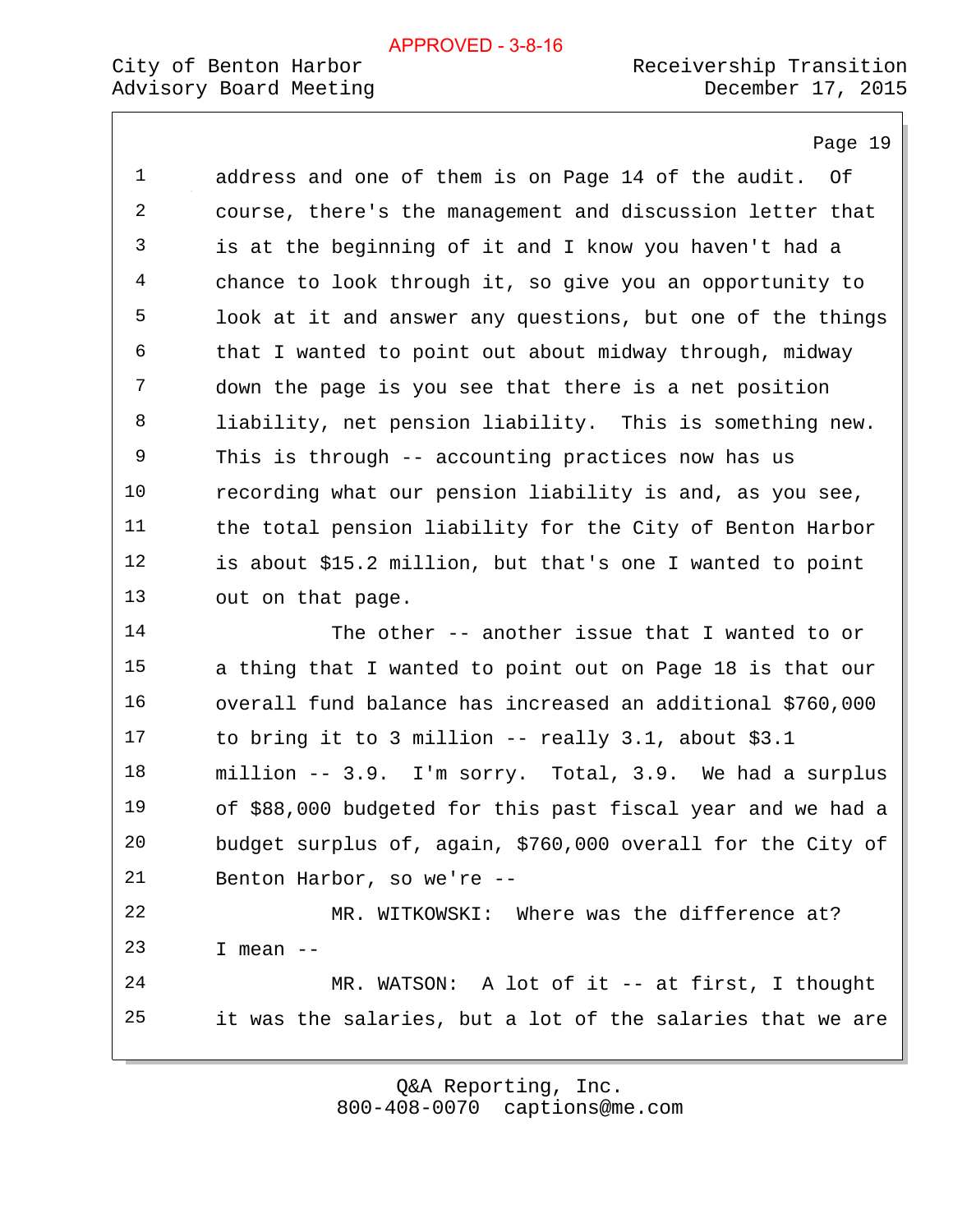|  |  |  |  | APPROVED - 3-8-16 |  |
|--|--|--|--|-------------------|--|
|--|--|--|--|-------------------|--|

# Advisory Board Meeting

|             | Page 20                                                      |
|-------------|--------------------------------------------------------------|
| $\mathbf 1$ | going to -- that people who've not -- positions we've not    |
| 2           | filled did not materialize and so this will come in this     |
| 3           | fiscal year.                                                 |
| 4           | MR. WITKOWSKI: Okay.                                         |
| 5           | MR. WATSON: A couple things that we had, our                 |
| 6           | insurance premiums have gone down significantly and then     |
| 7           | some good -- the police department has done a yeoman's       |
| 8           | I have to give kudos to Acting Director McGinnis<br>job.     |
| 9           | who's toed the line in the biggest department that we        |
| 10          | So it's salaries, it's workmen's comp claims and/or<br>have. |
| 11          | costs for that has gone down --                              |
| 12          | MR. WITKOWSKI: Good.                                         |
| 13          | MR. WATSON: -- and the overall cost of                       |
| 14          | operating has gone down. We saved a lot of money in gas      |
| 15          | and stuff like that --                                       |
| 16          | MR. WITKOWSKI:<br>Sure.                                      |
| 17          | MR. WATSON: $-$ - but, again, we don't know how              |
| 18          | volatile that is. It may go up, but, again, we've done       |
| 19          | good for this year and, like I said, salute to the           |
| 20          | department heads and the City workers for toeing the line    |
| 21          | and we're doing a great job and I appreciate them and the    |
| 22          | hard work that they do to make that happen.                  |
| 23          | MR. WITKOWSKI:<br>Where was the transfers out?               |
| 24          | Did they go to the streets fund?                             |
| 25          | MR. WATSON:<br>Yes.                                          |
|             |                                                              |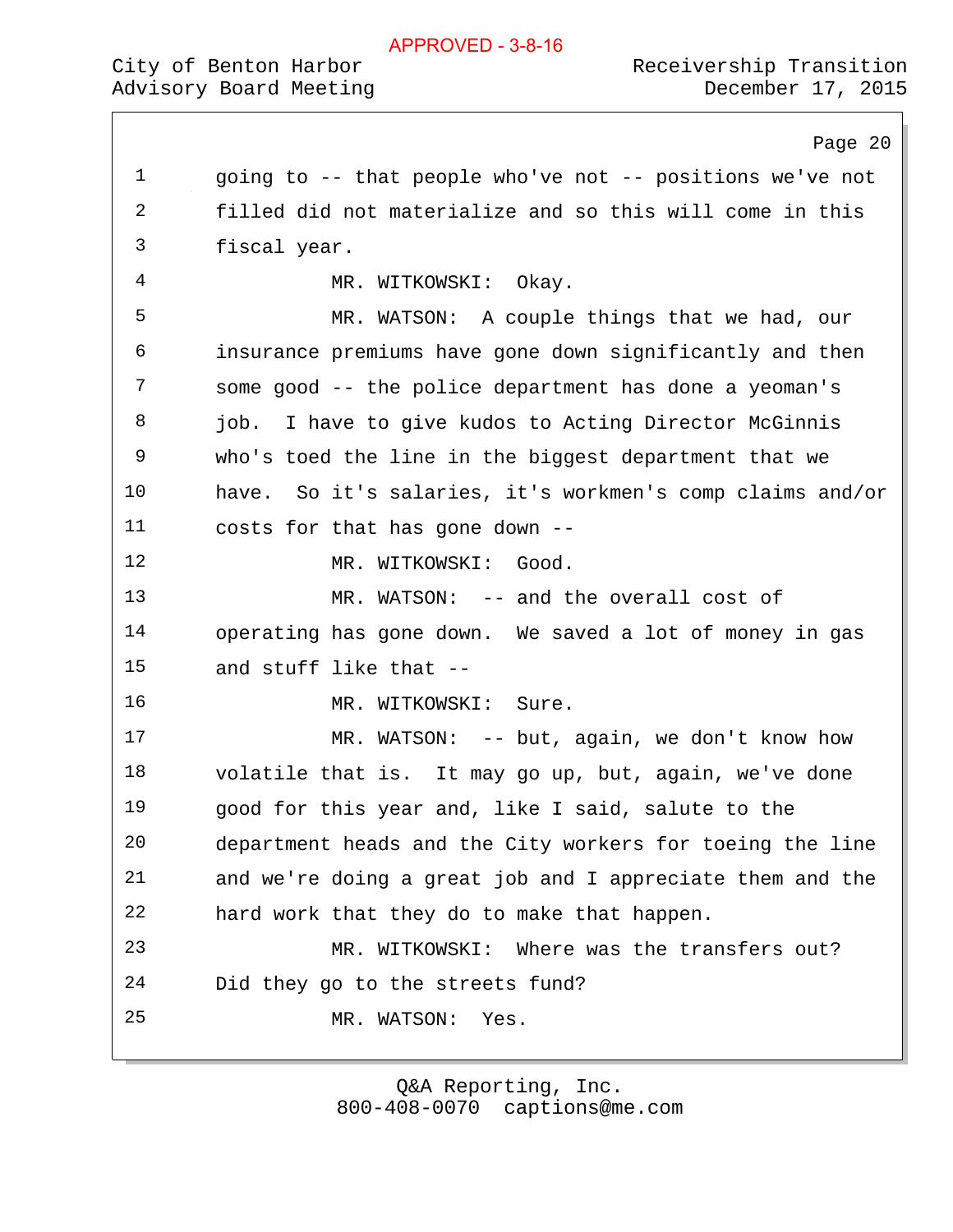# City of Benton Harbor<br>
Advisory Board Meeting<br>
Receivership Transition<br>
December 17, 2015 Advisory Board Meeting

|             | Page 21                                                    |
|-------------|------------------------------------------------------------|
| $\mathbf 1$ | MR. WITKOWSKI: Okay.                                       |
| 2           | MR. WATSON: They did go to the streets fund,               |
| 3           | I do know that.                                            |
| 4           | MR. WITKOWSKI: All right. Thank you. That was              |
| 5           | 370, so that would put you at a million dollars.           |
| 6           | MR. WATSON:<br>Yep.                                        |
| 7           | MR. WITKOWSKI: Good.                                       |
| 8           | MR. WATSON: And then some to the utility                   |
| 9           | services fund as well.                                     |
| 10          | MR. WITKOWSKI: Yeah, I do want to ask you about            |
| 11          | that.                                                      |
| 12          | MR. WATSON: But, again, I know that the                    |
| 13          | document, a lot of you having first seen this, there may   |
| 14          | be some questions and if you want to reach out to me       |
| 15          | and/or $-$ - also, I want to take the time at this time to |
| 16          | introduce Mrs. Rhonda Hildebrand who works for Plante      |
| 17          | Moran. Rhonda, wave your hand so everybody knows who you   |
| 18          | Rhonda came to us in September of this year from<br>are.   |
| 19          | Plante Moran and basically has taken the bull by the horns |
| 20          | and run with it literally. She came in right as we were    |
| 21          | getting into audit prep and she's done a yeoman's job and  |
| 22          | I, again, appreciate her and the hard work that she does.  |
| 23          | We're in contact via e-mail and/or phone late at night,    |
| 24          | on weekends and things like that, but she has done a       |
| 25          | great job, so --                                           |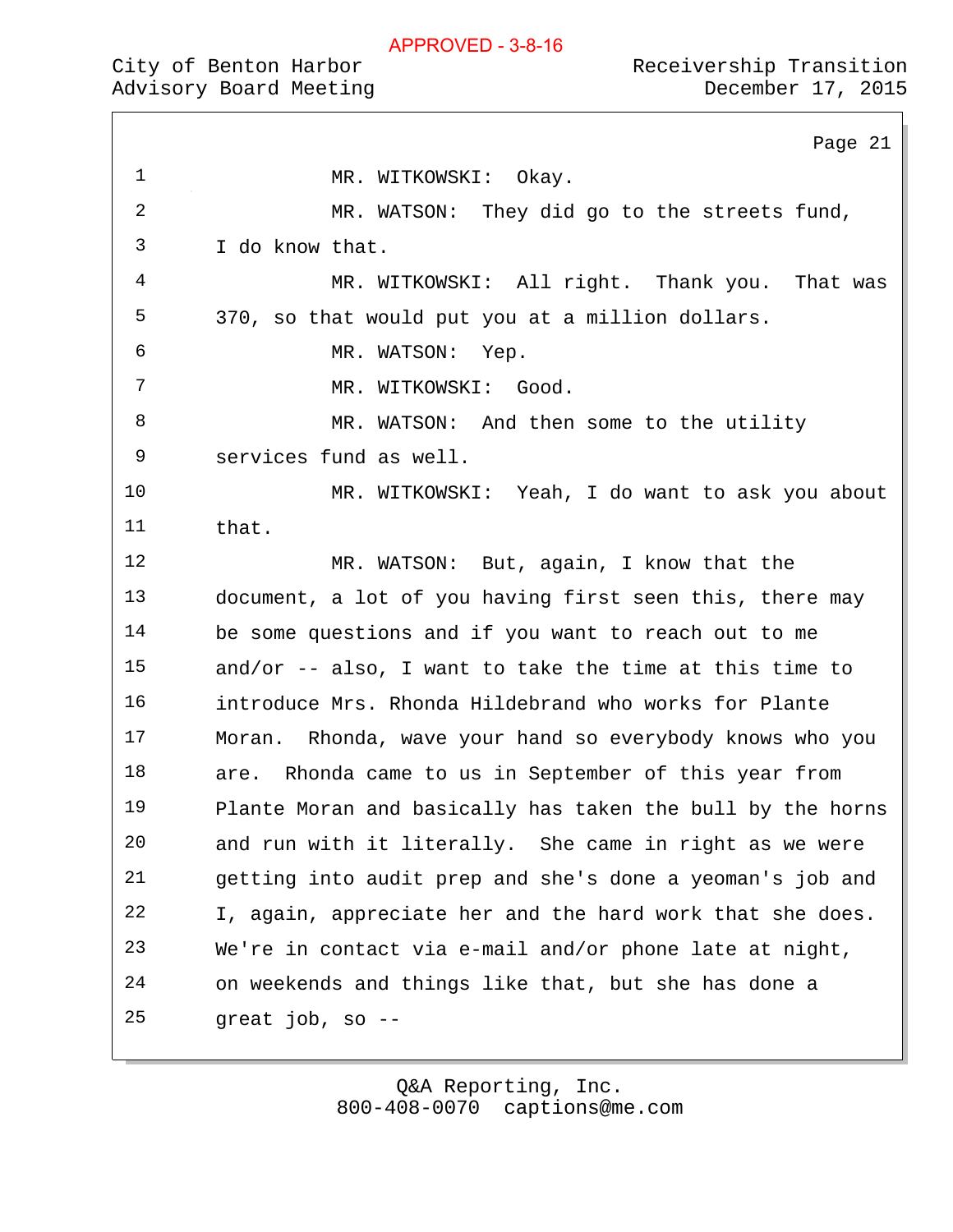Page 22 MR. STECKELBERG: Do you have anymore questions? 2 MR. WITKOWSKI: Of the audit? MR. STECKELBERG: Yes. MR. WITKOWSKI: Just on Page 25, the water fund I saw has an operating loss of 80,000. Is that something the City -- are you looking at rates? Is it leakage in the system? I know that we've talked in the past about that. 9 MR. WATSON: Yeah, it -- one of -- what it appears to be, Mr. Witkowski, is the problem of leakage and what we're doing to kind of shore up that and to start the process of identifying it is, again, we know that our building and our public facilities don't have meters in them, so to account for, say, this facility -- 15 MR. WITKOWSKI: Correct. 16 MR. WATSON: -- we can't account for it. 17 MR. WITKOWSKI: Right. MR. WATSON: So that's one of the things we're going to do. The other thing is that I've talked with Gary Wozniak and there's a lot of programs we've applied for with the FDCVT Grant, so addressed having a leak detention crew come in here and see what we've got going on. We've gotten good on sewer. Our sewer billings and what we pay for the wastewater treatment plant are a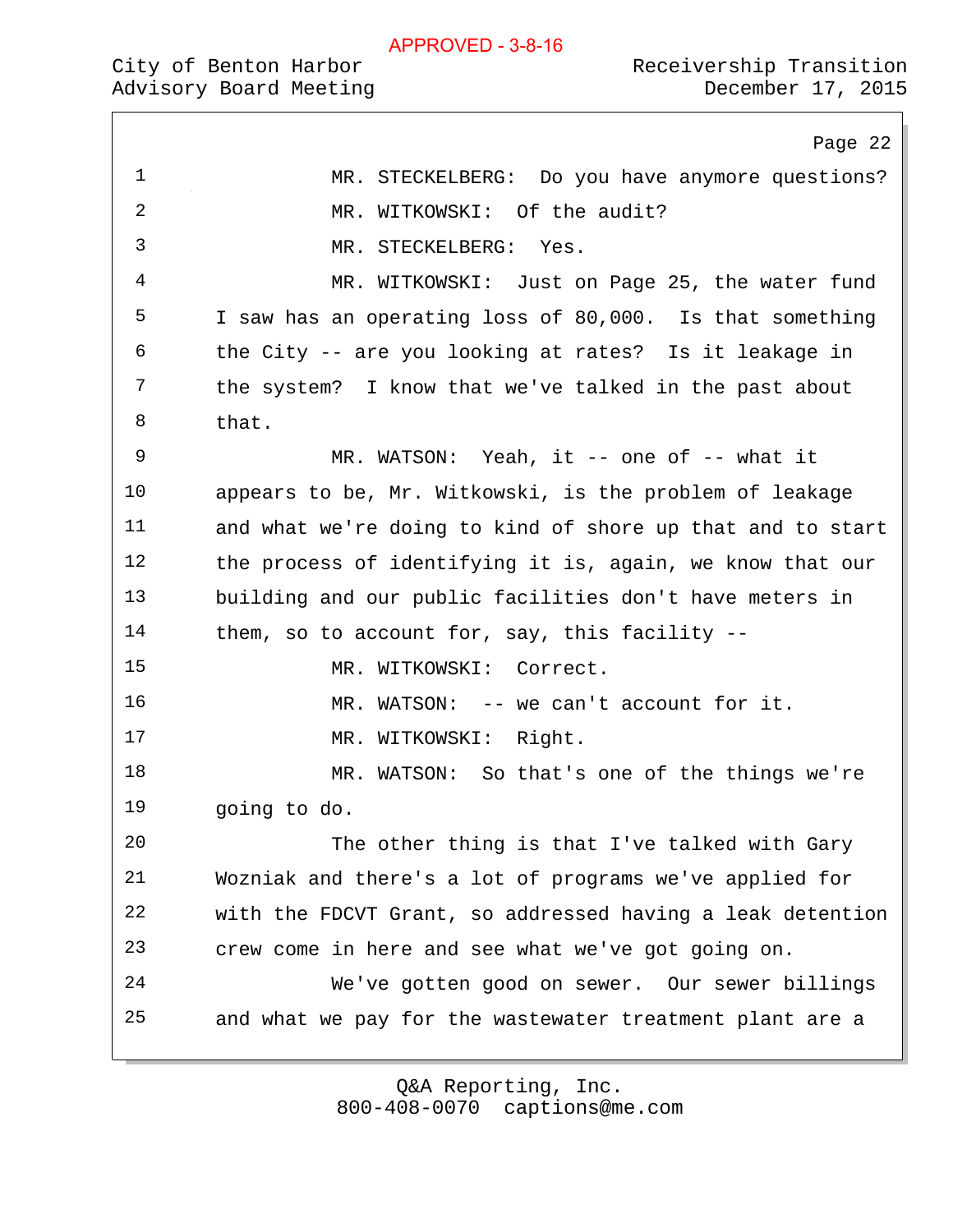|             | Page 23                                                    |
|-------------|------------------------------------------------------------|
| $\mathbf 1$ | million gallons apart. In years gone by, they were         |
| 2           | several million gallons apart. So we've gotten a good      |
| 3           | handle on that; its the water side we think we've got some |
| 4           | issues that we need to identify and get that taken care    |
| 5           | of.                                                        |
| 6           | MR. WITKOWSKI: Does the City believe there's               |
| 7           | still wood pipes out there?                                |
| 8           | MR. WATSON: I don't believe there's any wood               |
| 9           | pipes. I would be real hard-pressed to believe that        |
| 10          | that's the issue, that there's an issue with that.         |
| 11          | MR. WITKOWSKI: Okay. And then I just saw there             |
| 12          | was operating -- small ones, but, you know,                |
| 13          | transportation, I assume that's Dial-A-Ride --             |
| 14          | Uh-huh.<br>MR. WATSON:                                     |
| 15          | MR. WITKOWSKI: -- and then I saw there was an              |
| 16          | operating loss on the housing commission.                  |
| 17          | MR. WATSON:<br>Uh-huh.                                     |
| 18          | MR. WITKOWSKI: And the cemetery, I know there's            |
| 19          | a note in here, but has there been an audit done on them   |
| 20          | yet?                                                       |
| 21          | MR. WATSON: Here's the -- they are -- Plante               |
| 22          | Moran is working on reconstructing and doing the audits    |
| 23          | for -- reconstructing the books and stuff for 2012 and     |
| 24          | At 2013, the City entered into an agreement with<br>2013.  |
| 25          | C Management Company.                                      |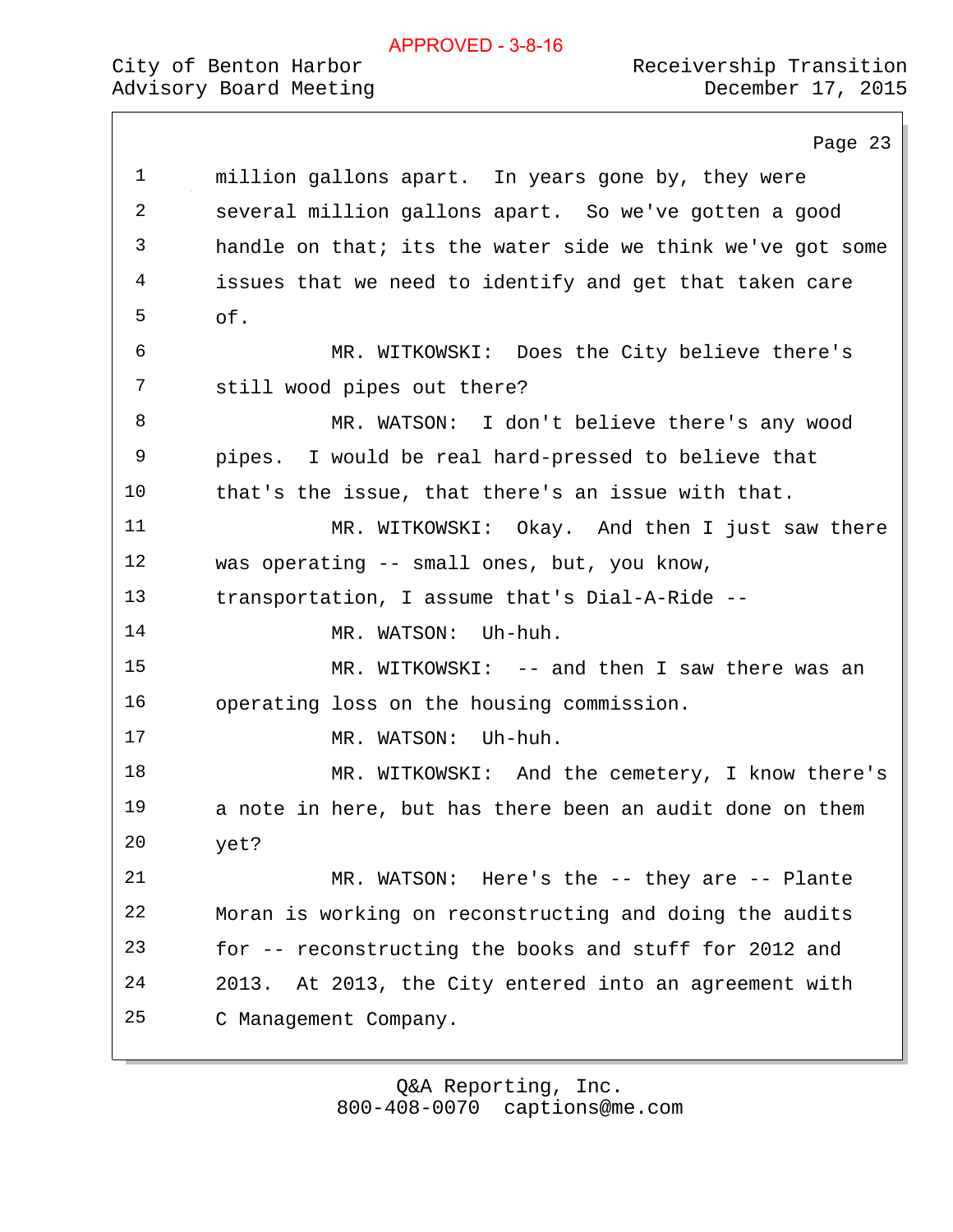# Advisory Board Meeting

|             | Page 24                                                   |
|-------------|-----------------------------------------------------------|
| $\mathbf 1$ | MR. WITKOWSKI: Right.                                     |
| 2           | MR. WATSON: And so all the activities of the              |
| 3           | cemetery are now being handled by a private company       |
| 4           | which does not -- there are no city activities that are   |
| 5           | going on. The only thing we've got is perpetual care      |
| 6           | dollars that are in a fund, but as far as any activities  |
| 7           | going on from a business type, we don't have any anymore, |
| 8           | so there's a -- and I talked with Rob and there's some    |
| 9           | nuances we need to work out with that because would we    |
| 10          | include in this audit a private -- the private company's  |
| 11          | audit? Because there's nothing that the cemetery, which   |
| 12          | is a government entity, is literally doing now.           |
| 13          | MR. WITKOWSKI: But they're paying you so much             |
| 14          | a year, though.                                           |
| 15          | MR. WATSON: They're not paying us anything.               |
| 16          | MR. WITKOWSKI: Oh, nothing?                               |
| 17          | WATSON: No. The way the management<br>MR.                 |
| 18          | agreement was constructed was monies that he garnered --  |
| 19          | MR. WITKOWSKI:<br>Sure.                                   |
| 20          | MR. WATSON: -- were going to help him offset              |
| 21          | the cost of work that he had to have done to get the      |
| 22          | grounds up to snuff and everything up to snuff. So he's   |
| 23          | not paying us monies on a yearly basis. The money that    |
| 24          | he makes, he keeps.                                       |
| 25          | MR. WITKOWSKI: Okay. I just know it's been                |
|             |                                                           |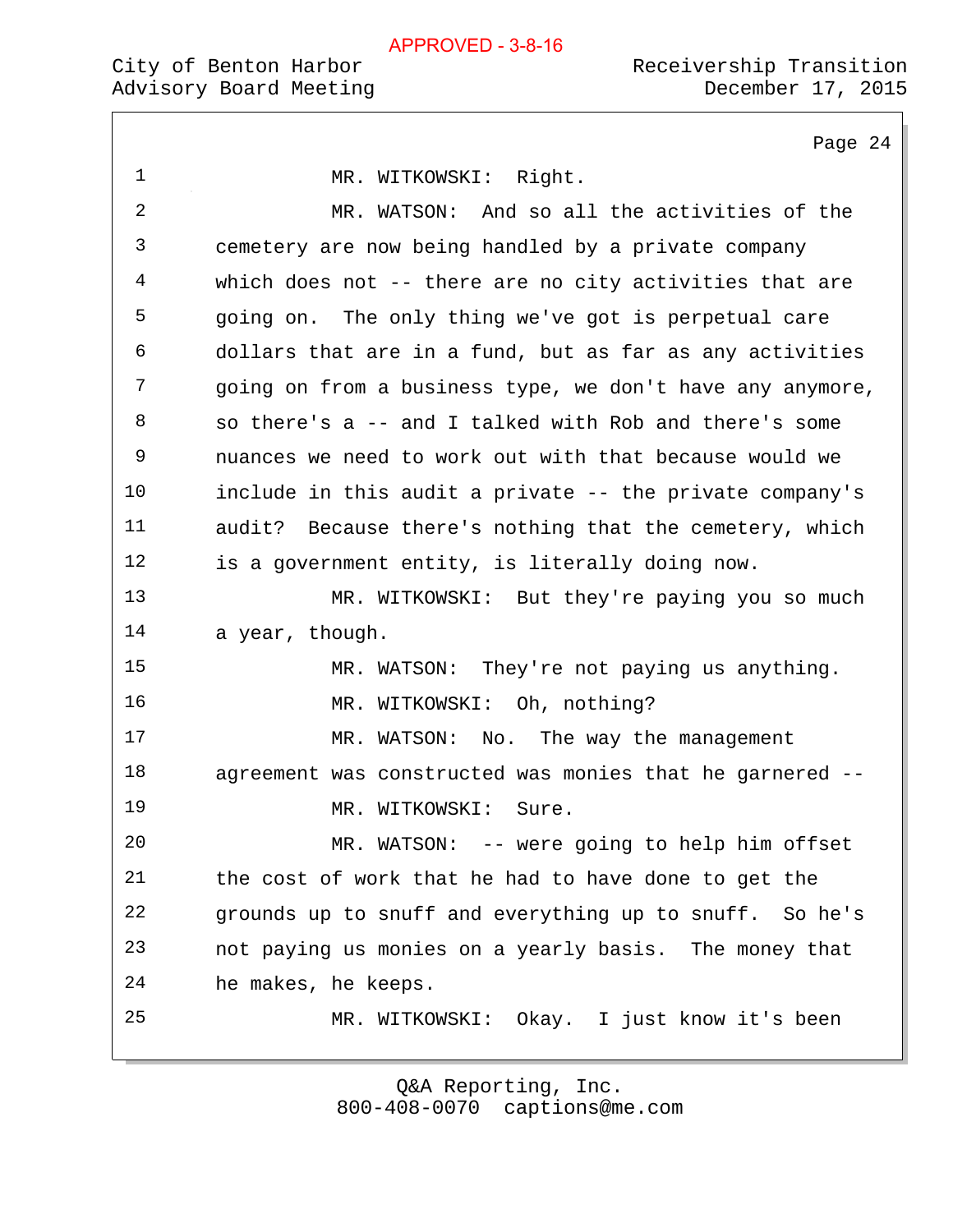# City of Benton Harbor  $\sim$  Receivership Transition

Page 25 a few years since you've been able to get one, so -- MR. WATSON: Yeah, and like I said, after 2013, that's when he took over, and I know Mr. Harris, Mr. Joe Harris stopped the audit for the cemetery in 2012. So '12 and '13, they're redoing now and they're getting those all together. It took some time to even find the information that they needed to because you're talking 8 two, three years removed. MR. WITKOWSKI: Yeah. MR. WATSON: So they're working diligently on getting that done. 12 MR. WITKOWSKI: Okay. And this is for Crystal Springs. 14 MR. WATSON: Correct, correct. Warren Hill is a closed cemetery and there's no activity going on other than the normal maintenance and upkeep of cutting the grass. MR. WITKOWSKI: Okay. Thank you, sir. MR. WATSON: Uh-huh. MR. WITKOWSKI: That's all I have. Thank you. MR. STECKELBERG: Any other questions on this item? MS. HUNT: I just want to confirm that year-to-date net position from last year to this year. Is it correct to say that we are up from 27,311,605 to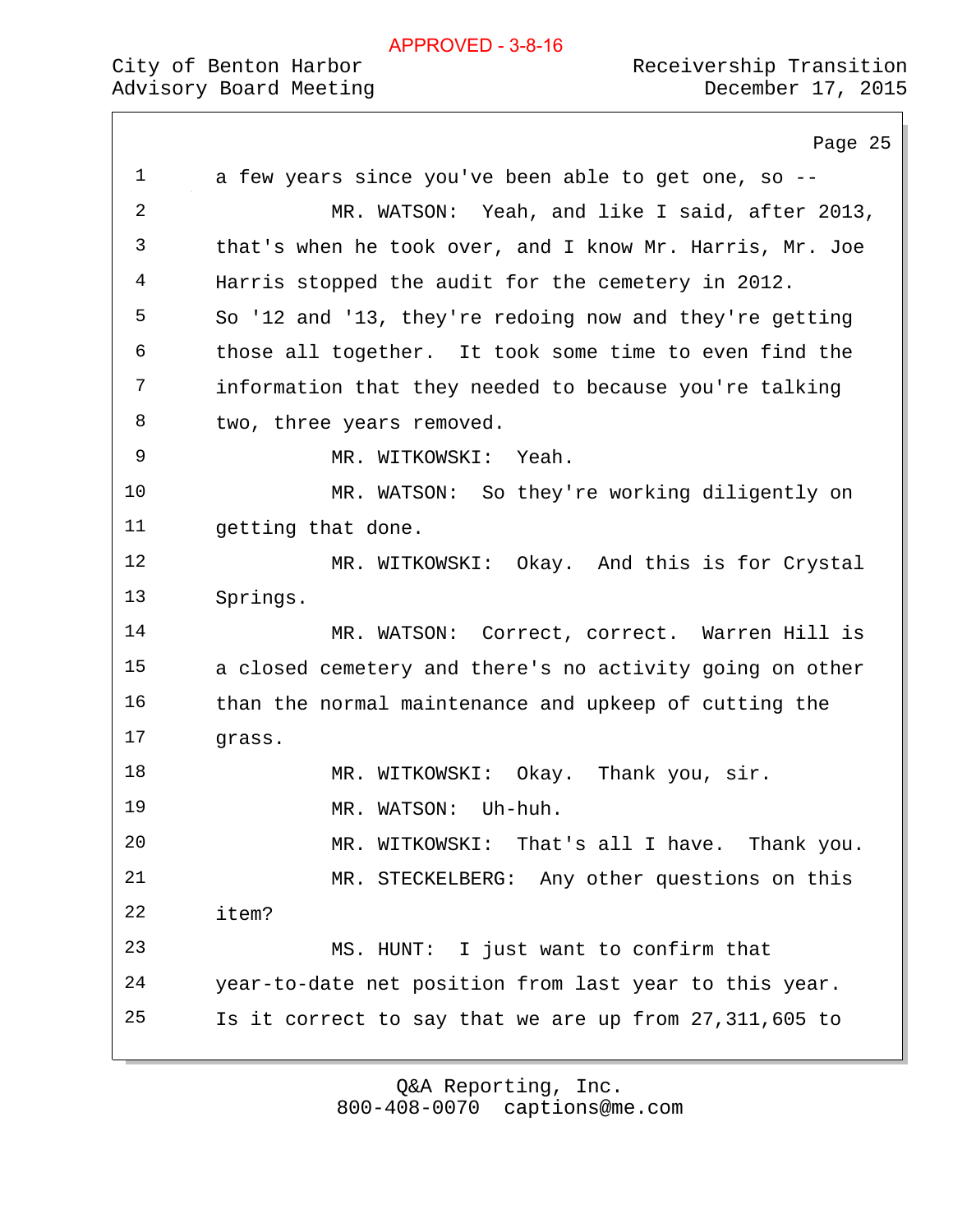|  | City of Benton Harbor |                        |
|--|-----------------------|------------------------|
|  |                       | Advisory Board Meeting |

Page 26 32,754,061? 2 MR. WATSON: Where are we? MS. HUNT: I'm on Page 8 and 9. MR. WATSON: I'm sorry. MS. HUNT: I'm sorry. So we are up from last year? 7 MR. WATSON: On the net position? 8 MS. HUNT: On the net position. MR. WATSON: Yes, yes, ma'am. MS. HUNT: So overall is Benton Harbor in the positive, in the black? MR. WATSON: Yes. Just a quick indulgence. I know -- I talked with the staff earlier this week and explained this to them. We understand that there are some things that we need to do, you know, there are some shortages we have in personnel and we could probably use extra hands because the job has not diminished; the work is still there, we just have less people to do it with. Long-term, we're going to be okay. Short-term right now, we may have some obstacles in providing services in certain areas as efficiently as we can, but for the most part, overall, the City of Benton Harbor is doing financially eons better than it was some years ago, five years ago, if that makes any sense. MS. HUNT: Are we in a better position this year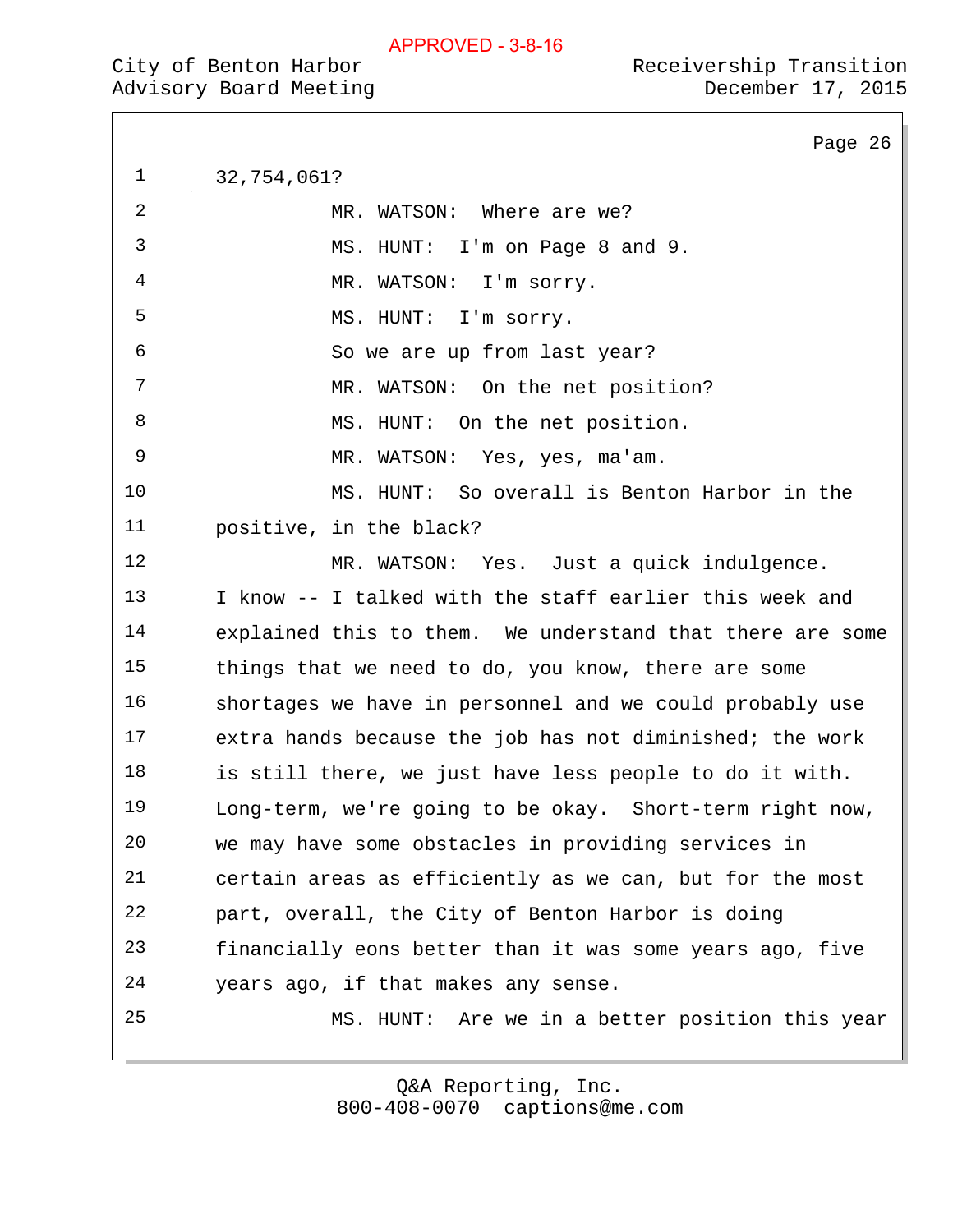Page 27 1 than last year? MR. WATSON: Last year, if you remember, the fund balance was attributed to -- the majority of it was attributed to the emergency loan that we got. This year, we didn't get an emergency loan. So we are 700 -- the \$760,000 in surplus that we had was strictly out of the monies that we got, taxes and all the fees and everything that we get. So we operated within our budget better \$760,000. 10 MS. HUNT: Okay. MR. WATSON: Yes, ma'am. 12 MR. WITKOWSKI: On the cemetery, how much is in their perpetual fund? 14 MR. WATSON: Good question. I can get that information for you. I don't know -- MR. WITKOWSKI: Just kind of curious because it's such an old cemetery. MR. WATSON: Yep. Like I said, I'll get that information. MR. WITKOWSKI: Okay. MR. STECKELBERG: Any other discussion? We still have Items 1 through 3. MR. WATSON: I'm sorry. MR. STECKELBERG: Oh, they're addressed in New Business, okay.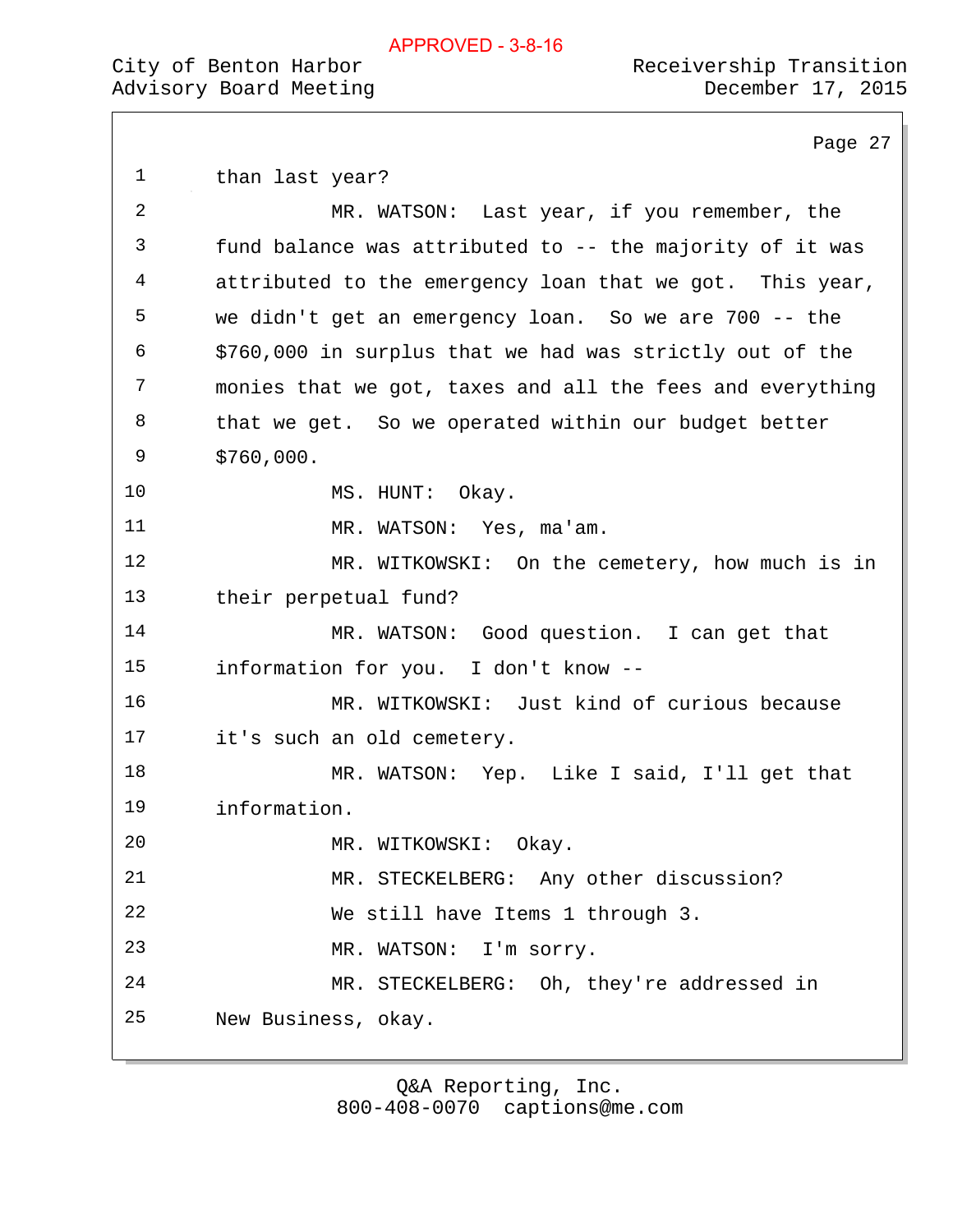Page 28

 MR. WATSON: Yes, sir, they were addressed in New Business. We addressed and talked about the budget amendment.

 The contract ratification with AFSCME, just to let the RTAB know, we got -- through our negotiations with the AFSCME Union and collectively the overall effect was really a net zero effect on what we did. Through concessions, they -- the concessions that were given and the raise that was offered -- the raise I think came up to like \$7,884, but the concessions that were given were about \$8,000, so it actually just was a wash. So we're very happy with the negotiations. We're currently in negotiations with FOP, so that will be coming at a later date with the public safety officers.

 And then the MML Executive Search, that was something that we're going to utilize to find a finance director. Again, I love Miss Hildebrand, but she works 18 for Plante Moran. I've asked her to stay, but she keeps turning me down, but what this is is that the MML is going to do a nationwide search for us and there's a reimbursement, it's a \$10,000 search -- there's a reimbursement of \$10,000 coming back to us from the State of Michigan, so it's a zero -- net zero obligation. MR. STECKELBERG: So under the Nonaction Items then, the Budget to Actual Report, Attachment Number 13,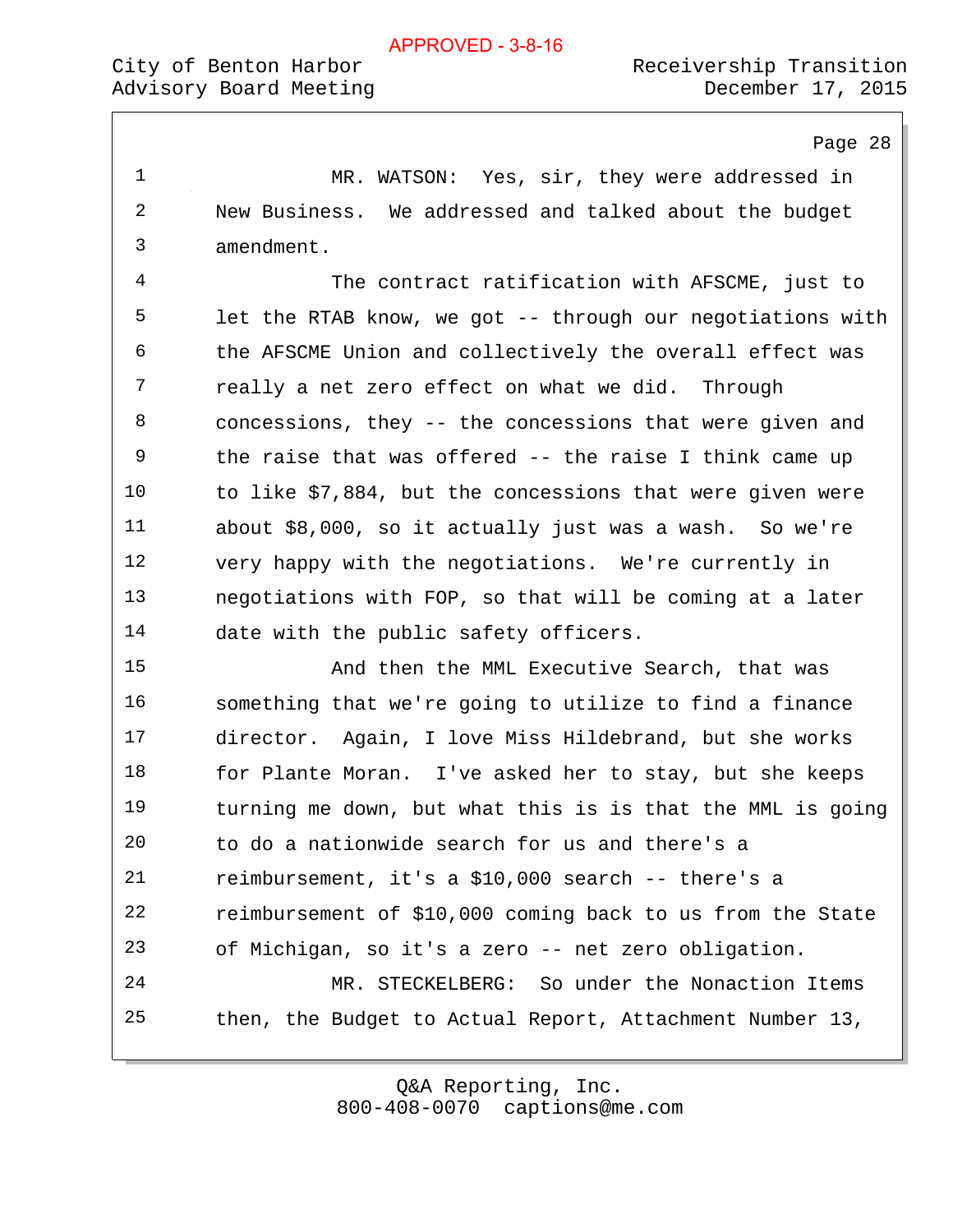## City of Benton Harbor  $\sim$  Receivership Transition Advisory Board Meeting December 17, 2015

Page 29 do we need to have discussion on that? MR. WIDIGAN: Just if there's anymore questions. MR. STECKELBERG: Are there anymore questions? MR. WITKOWSKI: No. 5 MS. HUNT: No. MR. RAGLON: No. 7 MR. STECKELBERG: City Manager Update? MR. WATSON: I pretty much hit everything and I just want to wish everybody a happy holiday and I'll see you next year. MR. STECKELBERG: Nobody has signed up for public comment. Any Board comment? 14 MR. WITKOWSKI: The downtown looks nice again. MR. WATSON: Thank you. Thank you. We've been trying. MR. WITKOWSKI: Yeah, it looks very nice. MR. STECKELBERG: All right. Then I will entertain a motion to adjourn. MS. HUNT: I second. I make a motion. MR. WITKOWSKI: You can do both. MR. RAGLON: I'll second. MR. STECKELBERG: All those in favor? MR. WITKOWSKI: Aye. MR. STECKELBERG: Aye.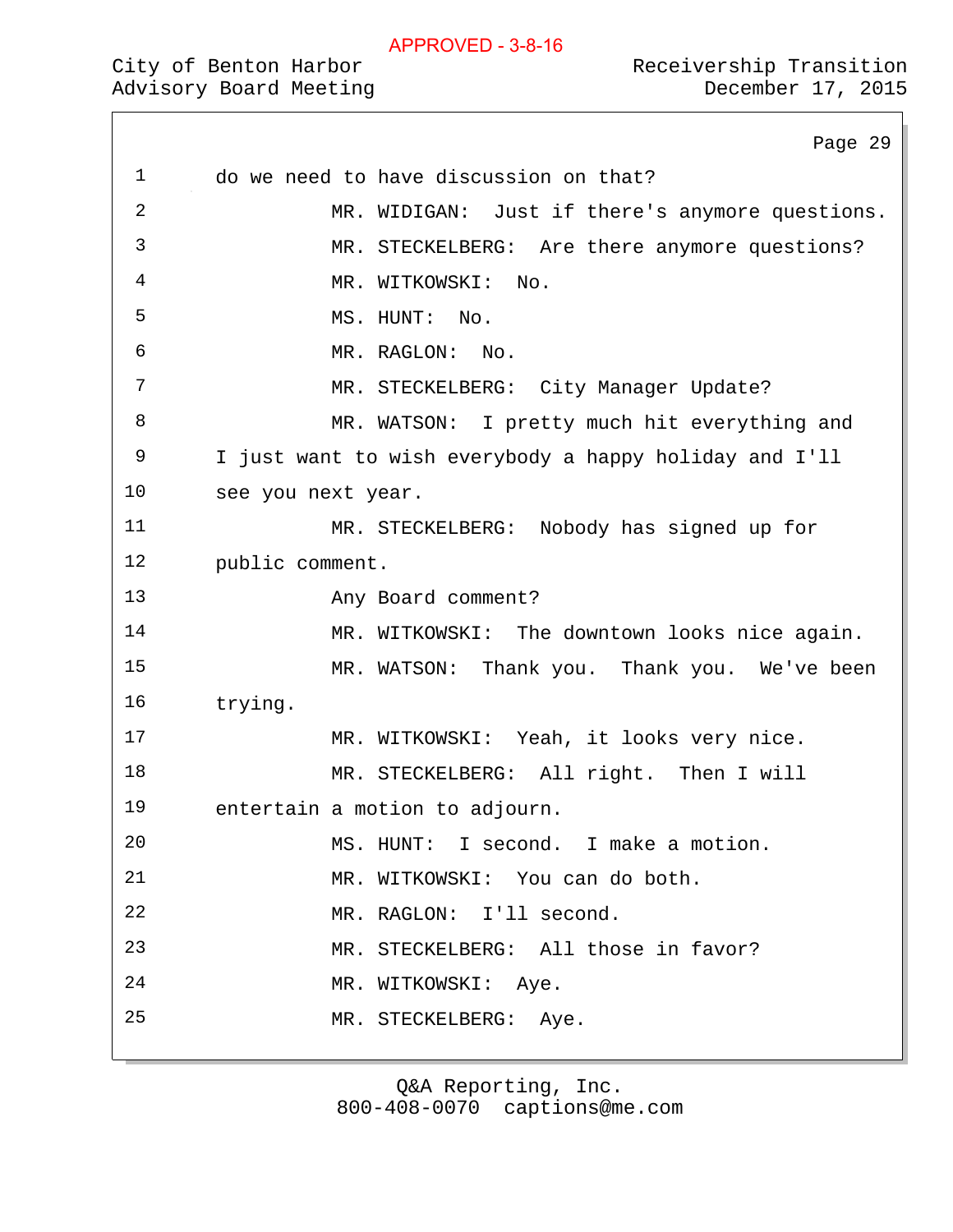Advisory Board Meeting

 $\Box$ 

|                | Page 30                                    |
|----------------|--------------------------------------------|
| $\mathbf 1$    | MR. RAGLON: Aye.                           |
| $\sqrt{2}$     | MS. HUNT: Aye.                             |
| $\mathfrak{Z}$ | MR. STECKELBERG: The meeting is adjourned. |
| $\,4$          | (At 11:34 a.m. meeting adjourned.)         |
| 5              |                                            |
| $\epsilon$     |                                            |
| $\sqrt{ }$     |                                            |
| $\,8\,$        |                                            |
| $\mathsf 9$    |                                            |
| $10\,$         |                                            |
| $11\,$         |                                            |
| $12\,$         |                                            |
| $13$           |                                            |
| $14\,$         |                                            |
| $15\,$         |                                            |
| 16             |                                            |
| $17\,$         |                                            |
| $18\,$         |                                            |
| 19             |                                            |
| $20\,$         |                                            |
| 21             |                                            |
| $2\sqrt{2}$    |                                            |
| 23             |                                            |
| 24             |                                            |
| 25             |                                            |
|                |                                            |